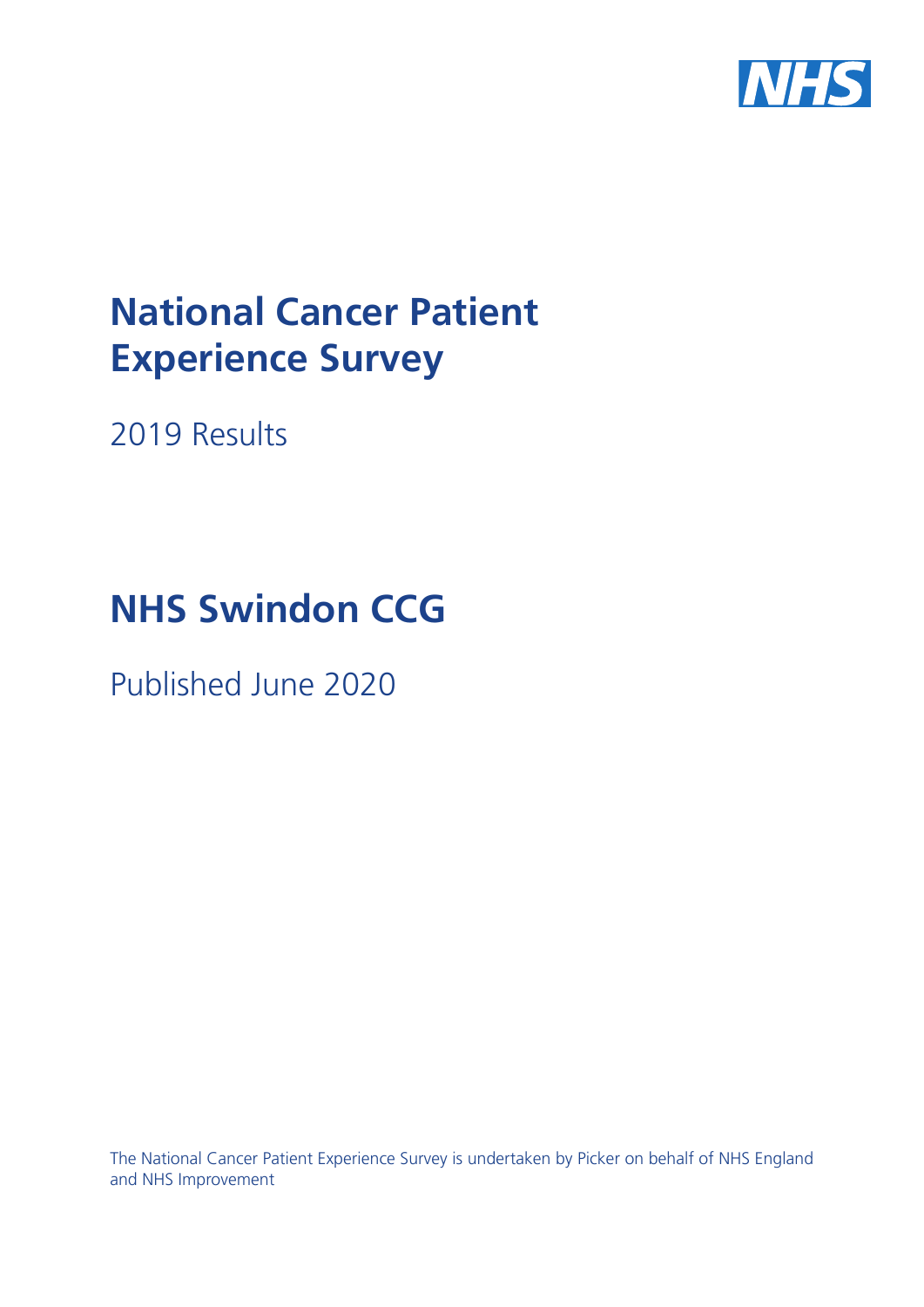# **Executive Summary** Case Mix Adjusted scores

#### **Cancer Dashboard Questions**

The following seven questions are included in phase 1 of the Cancer Dashboard developed by Public Health England and NHS England:

Q61. Patient's average rating of care scored from very poor to very good

| $\overline{0}$ | $\overline{2}$   | 3                                                             | $\overline{4}$ | 5 | 6 | $\overline{7}$ | 8   | 9 | 10                                                                                            |
|----------------|------------------|---------------------------------------------------------------|----------------|---|---|----------------|-----|---|-----------------------------------------------------------------------------------------------|
|                |                  |                                                               |                |   |   |                | 8.7 |   |                                                                                               |
|                |                  |                                                               |                |   |   |                |     |   | Q18. Patient definitely involved as much as they wanted in decisions about care and treatment |
|                |                  |                                                               |                |   |   |                |     |   | Q19. Patient given the name of a CNS who would support them through their treatment           |
| 86%            |                  | Q20. Patient found it very or quite easy to contact their CNS |                |   |   |                |     |   |                                                                                               |
| 80%            |                  |                                                               |                |   |   |                |     |   | Q39. Patient always felt they were treated with respect and dignity while in hospital         |
|                | leaving hospital |                                                               |                |   |   |                |     |   | Q41. Hospital staff told patient who to contact if worried about condition or treatment after |
| 54%            | treatment        |                                                               |                |   |   |                |     |   | Q55. General practice staff definitely did everything they could to support patient during    |

### **Questions Outside Expected Range**

|                                                                                       |            | Case Mix Adjusted Scores   |                            |                   |
|---------------------------------------------------------------------------------------|------------|----------------------------|----------------------------|-------------------|
|                                                                                       | 2019 Score | Lower<br>Expected<br>Range | Upper<br>Expected<br>Range | National<br>Score |
| Q25. Hospital staff told patient they could get free prescriptions                    | 76%        | 76%                        | 88%                        | 82%               |
| Q39. Patient always felt they were treated with respect and dignity while in hospital | 80%        | 83%                        | 93%                        | 88%               |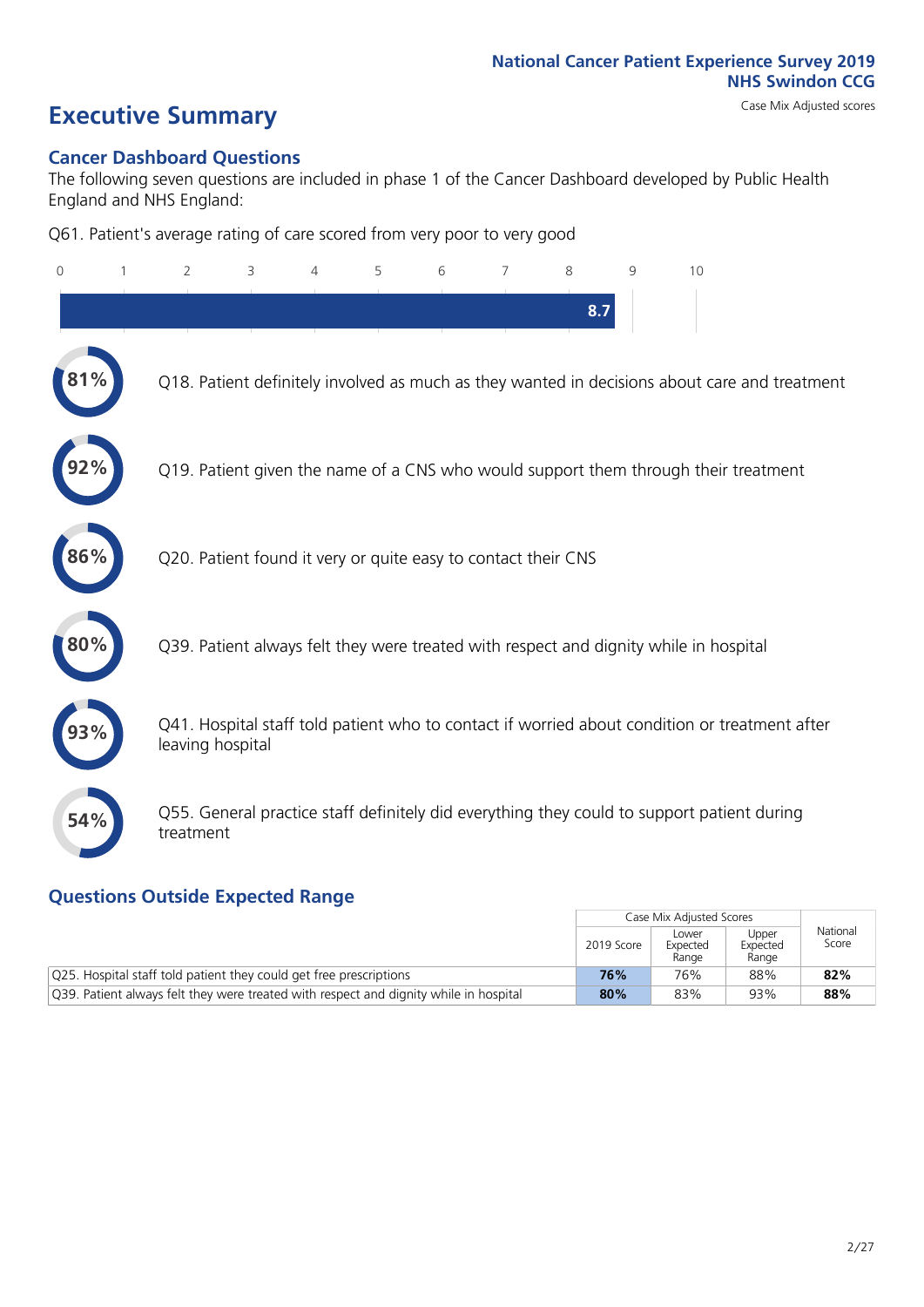## **Introduction**

The National Cancer Patient Experience Survey 2019 is the ninth iteration of the survey first undertaken in 2010. It has been designed to monitor national progress on cancer care; to provide information to drive local quality improvements; to assist commissioners and providers of cancer care; and to inform the work of the various charities and stakeholder groups supporting cancer patients.

The survey was overseen by a national Cancer Patient Experience Advisory Group. This Advisory Group set the principles and objectives of the survey programme and guided questionnaire development. The survey was commissioned and managed by NHS England. The survey provider, Picker, is responsible for designing, running and analysing the survey.

The 2019 survey involved 143 NHS Trusts. Out of 111,366 people, 67,858 people responded to the survey, yielding a response rate of 61%.

# **Methodology**

#### **Eligibility, eldwork and survey methods**

The sample for the survey included all adult (aged 16 and over) NHS patients, with a confirmed primary diagnosis of cancer, discharged from an NHS Trust after an inpatient episode or day case attendance for cancer related treatment in the months of April, May and June 2019. The fieldwork for the survey was undertaken between December 2019 and March 2020.

As in the previous four years, the survey used a mixed mode methodology. Questionnaires were sent by post, with two reminders where necessary, but also included an option to complete the questionnaire online. A Freephone helpline and email was available for respondents to opt out, ask questions about the survey, enable them to complete their questionnaire over the phone and provide access to a translation and interpreting facility for those whose first language was not English.

#### **Case-mix adjustment**

Both unadjusted and adjusted scores are presented in this report. Case-mix adjusted scores allows us to account for the impact that differing patient populations might have on results. By using the case-mix adjusted estimates we can obtain a greater understanding of how a CCG is performing given their patient population. The factors taken into account in this case-mix adjustment are gender, age, ethnic group, deprivation, and tumour group.

#### **Scoring methodology**

Fifty-two questions from the questionnaire are scored as these questions relate directly to patient experience. For all but one question (Q61), scores are presented as the percentage of positive responses out of all scored responses. For Q61, respondents rate their overall care on a scale of 0 to 10, of which the average was calculated for this question's presented score. The percentages in this report have been rounded to the nearest percentage point. Therefore, in some cases the figures do not appear to add up to 100%.

#### **Statistical significance**

In the reporting of 2019 results, appropriate statistical tests have been undertaken to identify unadjusted scores for which the change over time is 'statistically significant'. Thirty-seven scored questions in 2019 have been compared with those of 2018 and a statistically significant change between the two years has been reported where identified.

For the scored questions that are comparable beyond 2018, statistically significant change over the five years has also been reported where identified. A statistically significant difference means that the change in the result is very unlikely to have occurred by sampling variation.

#### **Suppression**

#### **Question-level suppression**

For scores where the base size per question is  $<$ 21, the score will be suppressed and replaced with an asterisk (\*). The base size will include neutral response options.

#### **Double suppression**

If any group within a particular sub-group breakdown (such as the tumour group breakdown) has <21 responses, then the figure for this particular group is suppressed and replaced with an asterisk (\*). If there is only one group within the sub-group breakdown that has <21 respondents, and is therefore suppressed, the group with the next lowest number of respondents is also supressed and replaced with an asterisk (\*) (regardless if it is greater than or less than 21).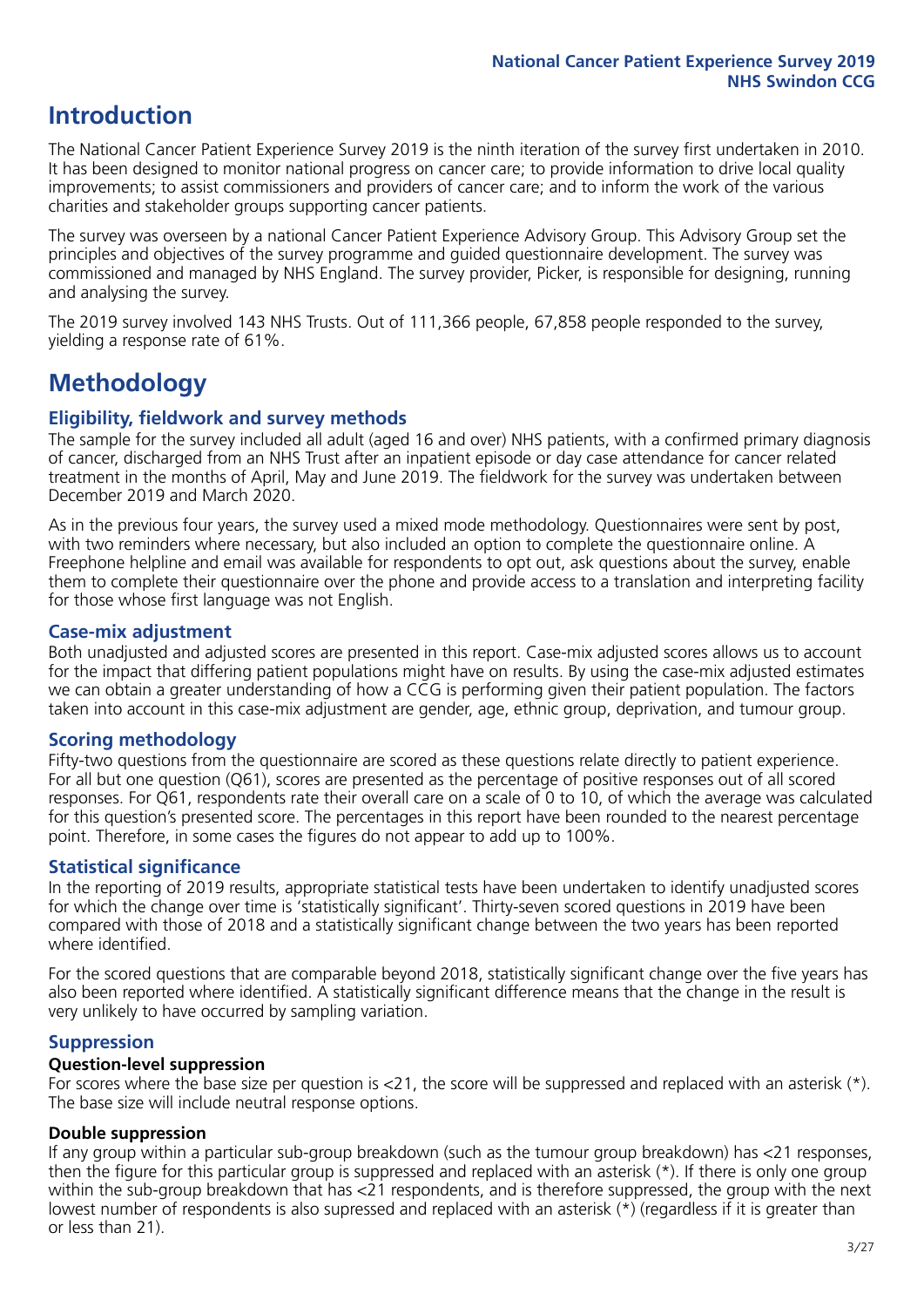# **Understanding the results**

This report shows how this CCG scored for each question in the survey, compared with national results and previous year's results. It is aimed at helping individual CCGs to understand their performance and identify areas for local improvement. Below is a description of the type of results presented within this report and how to understand them.

#### **Expected range charts**

The expected range charts in this report show a bar with the lowest and highest score received for each question nationally. Within this bar, an expected range is given (in grey) and a black diamond represents the actual score for this CCG.

CCGs whose score is above the upper limit of the expected range (in the dark blue) are positive outliers, with a score statistically significantly higher than the national mean. This indicates that the CCG performs better than what CCGs of the same size and demographics are expected to perform. The opposite is true if the score is below the lower limit of the expected range (in the light blue); these are negative outliers. For scores within the expected range (in the grey), the score is what we would expect given the CCG's size and demographics.

#### **Comparability tables**

The comparability tables show the 2018 and 2019 unadjusted scores for this CCG for each scored question. If there is a significant change from 2018 and 2019 or overall from 2015 to 2019, an arrow will be presented for the direction of change. The adjusted 2019 score will also be presented for each scored question along with the lower and upper expected range and national score. Scores above the upper limit of the expected range will be highlighted dark blue, scores below the lower limit of the expected range will be highlighted light blue, and scores within the lower and upper limit of the expected ranges will be highlighted grey.

#### **Tumour type tables**

The tumour type tables show the unadjusted scores for each scored question for each of the 13 tumour groups. The national score for that tumour group is also shown. Unadjusted scores for the same tumour type across different CCGs may not be comparable, as they do not account for the impact that differing patient populations might have on results. Central nervous system is abbreviated as 'CNS' and lower gastrointestinal tract is abbreviated as 'LGT' throughout this report.

#### **Year on year charts**

The year on year charts show five columns representing the unadjusted scores of the last five years (2015, 2016, 2017, 2018 and 2019) for each scored question.

#### **Notes on specific questions**

Following the development phase of the 2019 survey, several changes were made to the questionnaire. Six scored questions were amended (Q5, Q18, Q30, Q35, Q56 and Q60) and one non-scored question (Q29) was amended that impacted the comparability of questions Q30 to Q41. Of all questions changed or impacted by change, only Q60 is presented with historical comparisons; though the results should be interpreted with caution.

#### **Unadjusted data and case-mix adjusted data**

Unadjusted data should be used to see the actual responses from patients relating to the CCG. Case-mix adjusted data, together with expected ranges, should be used to understand whether the results are significantly higher or lower than national results taking account of the patient mix.

### **Further information**

This research was carried out in accordance with the international standard for organisations conducting social research (accreditation to ISO20252:2012; certificate number GB08/74322). The 2019 survey data has been produced and published in line with the Code of Practice for Official Statistics.

For more information on the methodology, please see the Technical Document. It can be viewed along with the 2019 questionnaire and survey quidance on the website at [www.ncpes.co.uk](https://www.ncpes.co.uk/supporting-documents). For all other outputs at National, Trust, CCG and Cancer Alliance level, please see the PDF reports, Excel tables and dashboards at [www.ncpes.co.uk.](https://www.ncpes.co.uk/current-results)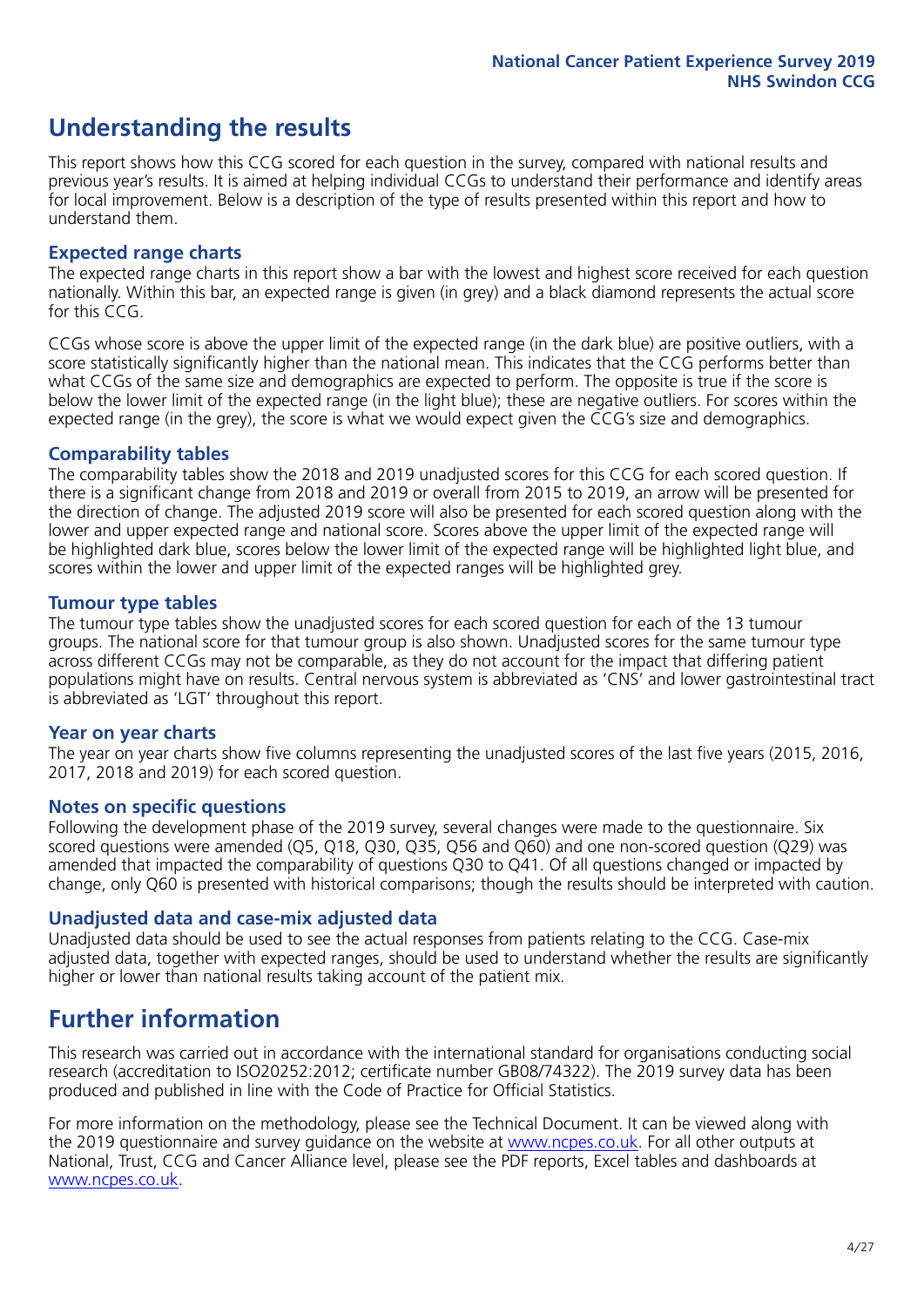### **Response Rate**

#### **Overall Response Rate**

359 patients responded out of a total of 581 patients, resulting in a response rate of 62%.

|          | Sample Size | Adjusted<br>Sample | Completed | Response Rate |
|----------|-------------|--------------------|-----------|---------------|
| CCG      | 607         | 581                | 359       | 62%           |
| National | 119.855     | 111,366            | 67,858    | 61%           |

#### **Respondents by Survey Type**

|                            | Number of<br>Respondents |
|----------------------------|--------------------------|
| Online                     | 37                       |
| Paper                      | 322                      |
| Phone                      |                          |
| <b>Translation Service</b> |                          |

#### **Respondents by Tumour Group**

|                      | Number of<br>Respondents |
|----------------------|--------------------------|
| <b>Brain / CNS</b>   | 2                        |
| <b>Breast</b>        | 113                      |
| Colorectal / LGT     | 32                       |
| Gynaecological       | 13                       |
| Haematological       | 73                       |
| <b>Head and Neck</b> | 7                        |
| Lung                 | 28                       |
| Prostate             | 36                       |
| Sarcoma              | 2                        |
| Skin                 | 6                        |
| Upper Gastro         | 6                        |
| Urological           | 19                       |
| Other                | 22                       |

#### **Respondents by Age and Gender**

Respondents year of birth has been used to determine age. This information has been amalgamated into 8 age bands. The age and gender distribution for the CCG was as follows:

|        | Age 16-24 | Age 25-34 | Age 35-44 | Age 45-54 | Age 55-64 | Age 65-74 | Age 75-84 | Age 85+ | Total |
|--------|-----------|-----------|-----------|-----------|-----------|-----------|-----------|---------|-------|
| Male   |           |           |           | 10        | 36        | 64        | 39        |         | 160   |
| Female |           |           |           | 36        | 63        | 56        | 28        |         | 199   |
| Total  |           |           | b         | 46        | 99        | 120       | 67        | 15      | 359   |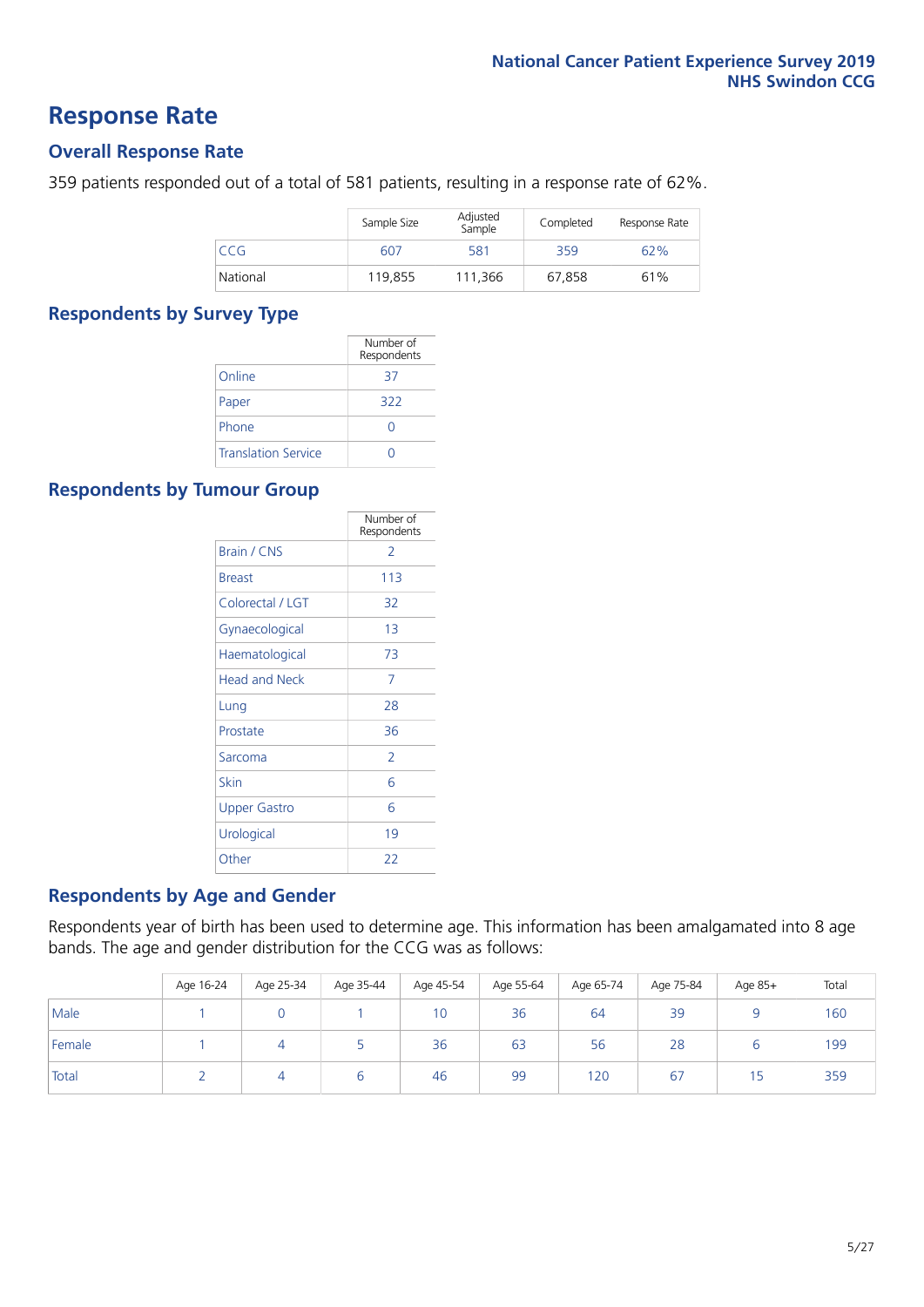# **Expected Range Charts**

| Lower Expected Range<br>Average                                                                                                                                                                                                                                                                                                                                                                                                                                                                                             |       |     | Upper Expected Range |     |     |     |            |                          | Case Mix Adjusted Score |            |          |
|-----------------------------------------------------------------------------------------------------------------------------------------------------------------------------------------------------------------------------------------------------------------------------------------------------------------------------------------------------------------------------------------------------------------------------------------------------------------------------------------------------------------------------|-------|-----|----------------------|-----|-----|-----|------------|--------------------------|-------------------------|------------|----------|
| <b>SEEING YOUR GP</b><br>Q1. Saw GP once or twice before being told they needed to go to<br>hospital<br>Q2. Patient thought they were seen as soon as necessary                                                                                                                                                                                                                                                                                                                                                             | 0%    | 10% | 20%                  | 30% | 40% | 50% | 60%        | 70%                      | 80%<br>82%<br>84%       |            | 90% 100% |
| <b>DIAGNOSTIC TESTS</b><br>Q5. Received all the information needed about the test<br>Q6. The length of time waiting for the test to be done was about<br>right<br>Q7. Test results explained in completely understandable way                                                                                                                                                                                                                                                                                               | $0\%$ | 10% | 20%                  | 30% | 40% | 50% | 60%        | 70%                      | 80%<br>81%              | 95%<br>88% | 90% 100% |
| <b>FINDING OUT WHAT WAS WRONG WITH YOU</b><br>Q10. Patient told they could bring a family member or friend when<br>first told they had cancer<br>Q11. Patient felt they were told sensitively that they had cancer<br>Q12. Patient completely understood the explanation of what was<br>wrong<br>Q13. Patient given easy to understand written information about<br>the type of cancer they had                                                                                                                             | $0\%$ | 10% | 20%                  | 30% | 40% | 50% | 60%        | 70%<br>73%<br>71%<br>74% | 80%<br>85%              |            | 90% 100% |
| <b>DECIDING THE BEST TREATMENT FOR YOU</b><br>Q14. Patient felt that treatment options were completely explained<br>Q15. Patient felt possible side effects were definitely explained in<br>an understandable way<br>Q16. Patient definitely given practical advice and support in dealing<br>with side effects of treatment<br>Q17. Patient definitely told about side effects that could affect<br>them in the future<br>Q18. Patient definitely involved as much as they wanted in<br>decisions about care and treatment | $0\%$ | 10% | 20%                  | 30% | 40% | 50% | 60%<br>61% | 70%<br>73%<br>65%        | 80%<br>86%<br>81%       |            | 90% 100% |
| <b>CLINICAL NURSE SPECIALIST (CNS)</b><br>Q19. Patient given the name of a CNS who would support them<br>through their treatment<br>Q20. Patient found it very or quite easy to contact their CNS<br>Q21. Patient got understandable answers to important questions<br>all or most of the time                                                                                                                                                                                                                              | $0\%$ | 10% | 20%                  | 30% | 40% | 50% | 60%        | 70%                      | 80%<br>86%<br>85%       | 92%        | 90% 100% |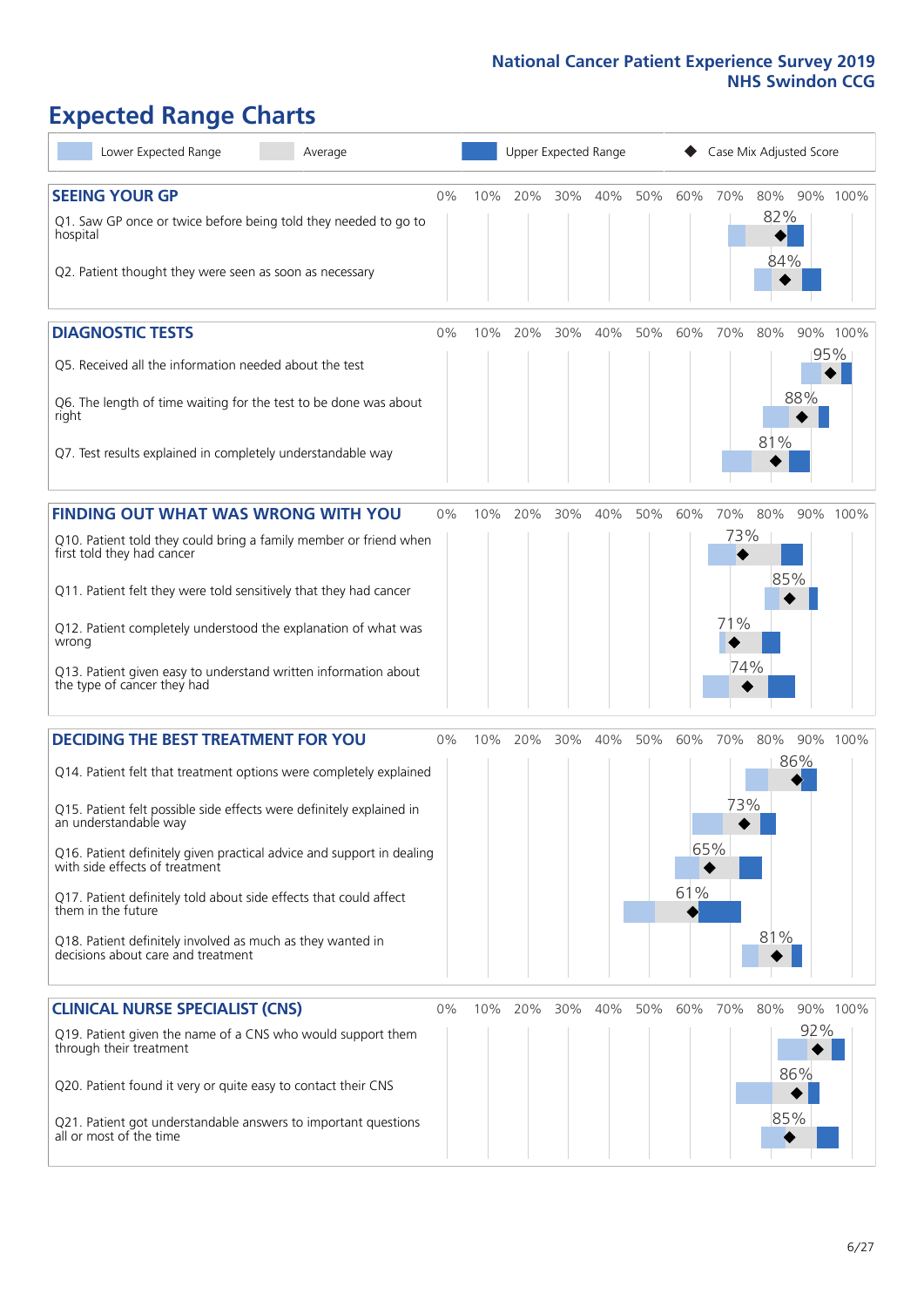# **Expected Range Charts**

| Lower Expected Range<br>Average                                                                                   |    |     |         |     | Upper Expected Range |     |     | Case Mix Adjusted Score |     |     |          |
|-------------------------------------------------------------------------------------------------------------------|----|-----|---------|-----|----------------------|-----|-----|-------------------------|-----|-----|----------|
| <b>SUPPORT FOR PEOPLE WITH CANCER</b>                                                                             | 0% | 10% | 20%     | 30% | 40%                  | 50% | 60% | 70%                     | 80% |     | 90% 100% |
| Q22. Hospital staff gave information about support or self-help<br>groups for people with cancer                  |    |     |         |     |                      |     |     |                         |     | 91% |          |
| Q23. Hospital staff discussed or gave information about the impact<br>cancer could have on day to day activities  |    |     |         |     |                      |     |     |                         |     | 87% |          |
| Q24. Hospital staff gave information on getting financial help or<br>possible benefits                            |    |     |         |     |                      |     |     | 68%                     |     |     |          |
| Q25. Hospital staff told patient they could get free prescriptions                                                |    |     |         |     |                      |     |     |                         | 76% |     |          |
| <b>OPERATIONS</b>                                                                                                 | 0% | 10% | 20%     | 30% | 40%                  | 50% | 60% | 70%                     | 80% |     | 90% 100% |
| Q27. Beforehand, patient had all the information needed about the<br>operation                                    |    |     |         |     |                      |     |     |                         |     |     | 97%      |
| Q28. Afterwards, staff completely explained how operation had<br>gone in understandable way                       |    |     |         |     |                      |     |     | 73%                     |     |     |          |
| <b>HOSPITAL CARE AS AN INPATIENT</b>                                                                              | 0% |     | 10% 20% | 30% | 40%                  | 50% | 60% | 70%                     | 80% |     | 90% 100% |
| Q30. Hospital staff didn't talk in front of patient as if patient wasn't<br>there                                 |    |     |         |     |                      |     |     |                         | 82% |     |          |
| Q31. Patient had confidence and trust in all doctors treating them                                                |    |     |         |     |                      |     |     |                         | 79% |     |          |
| Q32. Patient's family or someone close definitely felt able to talk to<br>a doctor                                |    |     |         |     |                      |     |     | 68%                     |     |     |          |
| Q33. Patient had confidence and trust in all the ward nurses<br>treating them                                     |    |     |         |     |                      |     |     | 69%                     |     |     |          |
| Q34. Patient thought there were always or nearly always enough<br>nurses on duty to care for them                 |    |     |         |     |                      |     | 59% |                         |     |     |          |
| Q35. All hospital staff asked patient what name they prefer to be<br>called by                                    |    |     |         |     |                      |     |     | 74%                     |     |     |          |
| Q36. Patient always given enough privacy when discussing<br>condition or treatment                                |    |     |         |     |                      |     |     |                         | 85% |     |          |
| Q37. Patient definitely found hospital staff to discuss worries or<br>fears during their inpatient visit          |    |     |         |     |                      |     | 55% |                         |     |     |          |
| Q38. Hospital staff definitely did everything they could to help<br>control pain                                  |    |     |         |     |                      |     |     |                         | 84% |     |          |
| Q39. Patient always felt they were treated with respect and dignity<br>while in hospital                          |    |     |         |     |                      |     |     |                         | 80% |     |          |
| Q40. Patient given clear written information about what should or<br>should not do after leaving hospital         |    |     |         |     |                      |     |     |                         | 81% |     |          |
| Q41. Hospital staff told patient who to contact if worried about<br>condition or treatment after leaving hospital |    |     |         |     |                      |     |     |                         |     | 93% |          |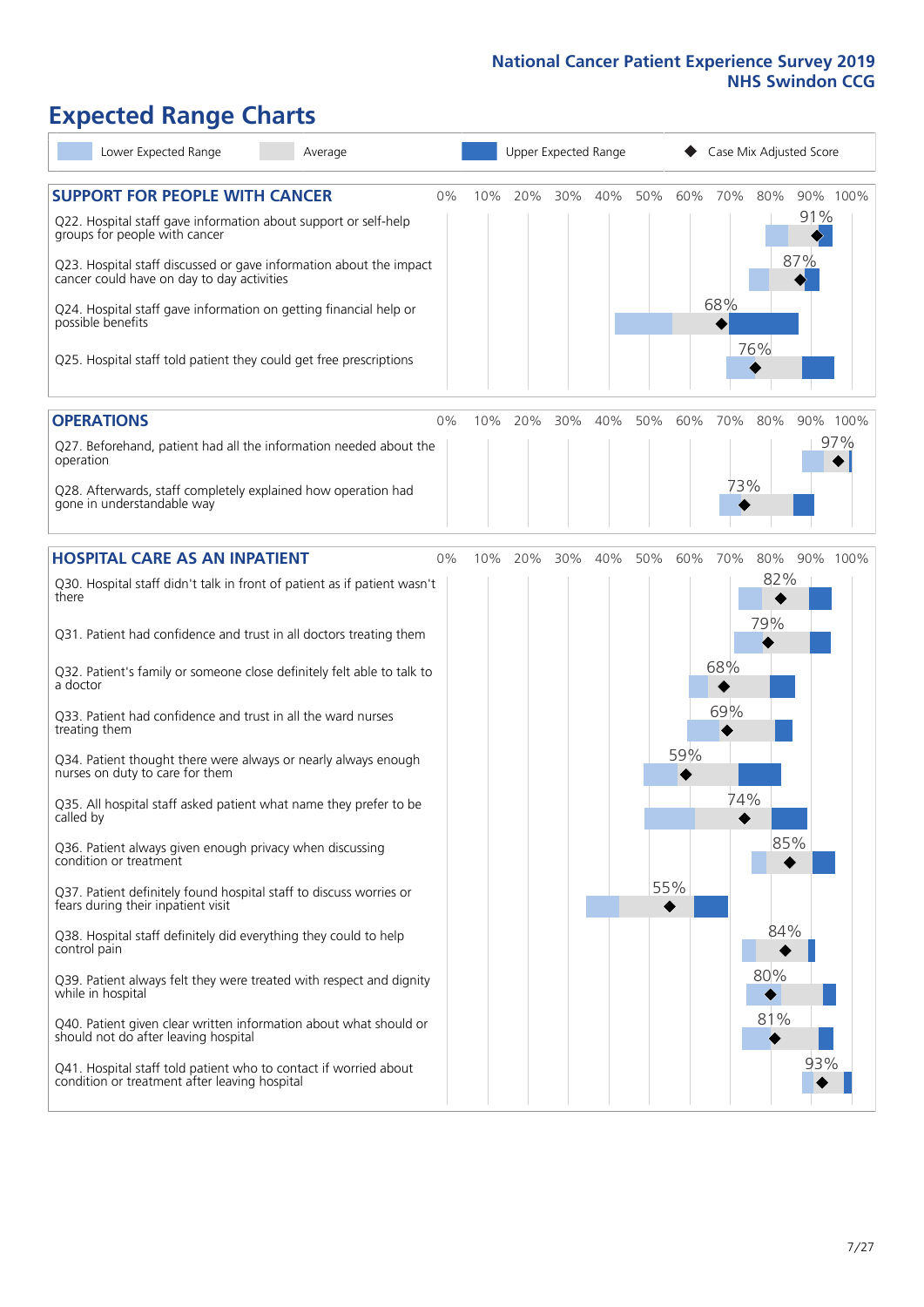# **Expected Range Charts**

| Lower Expected Range<br>Average                                                                                                                                                |    |     |     |     | Upper Expected Range |     |     | Case Mix Adjusted Score |     |     |          |
|--------------------------------------------------------------------------------------------------------------------------------------------------------------------------------|----|-----|-----|-----|----------------------|-----|-----|-------------------------|-----|-----|----------|
| <b>HOSPITAL CARE AS A DAY PATIENT / OUTPATIENT 0%</b><br>Q43. Patient definitely found hospital staff to discuss worries or<br>fears during their outpatient or day case visit |    | 10% | 20% | 30% | 40%                  | 50% | 60% | 70%<br>70%              | 80% |     | 90% 100% |
| Q44. Cancer doctor had the right documents at patient's last<br>outpatient appointment                                                                                         |    |     |     |     |                      |     |     |                         |     |     | 98%      |
| Q46. Beforehand patient completely had all information needed<br>about radiotherapy treatment                                                                                  |    |     |     |     |                      |     |     |                         |     | 88% |          |
| Q47. Patient completely given understandable information about<br>whether radiotherapy was working                                                                             |    |     |     |     |                      | 53% |     |                         |     |     |          |
| Q49. Beforehand patient completely had all information needed<br>about chemotherapy treatment                                                                                  |    |     |     |     |                      |     |     |                         | 83% |     |          |
| Q50. Patient given enough information about whether<br>chemotherapy was working in a completely understandable way                                                             |    |     |     |     |                      |     | 62% |                         |     |     |          |
| <b>HOME CARE AND SUPPORT</b>                                                                                                                                                   | 0% | 10% | 20% | 30% | 40%                  | 50% | 60% | 70%                     | 80% |     | 90% 100% |
| Q51. Hospital staff definitely gave family or someone close all the<br>information needed to help care at home                                                                 |    |     |     |     |                      |     | 60% |                         |     |     |          |
| Q52. Patient definitely given enough support from health or social<br>services during treatment                                                                                |    |     |     |     |                      | 51% |     |                         |     |     |          |
| Q53. Patient definitely given enough support from health or social<br>services after treatment                                                                                 |    |     |     |     | 38%                  |     |     |                         |     |     |          |
| <b>CARE FROM YOUR GENERAL PRACTICE</b>                                                                                                                                         | 0% | 10% | 20% | 30% | 40%                  | 50% | 60% | 70%                     | 80% |     | 90% 100% |
| Q54. GP given enough information about patient's condition and<br>treatment                                                                                                    |    |     |     |     |                      |     |     |                         |     |     | 96%      |
| Q55. General practice staff definitely did everything they could to<br>support patient during treatment                                                                        |    |     |     |     |                      | 54% |     |                         |     |     |          |
| <b>YOUR OVERALL NHS CARE</b>                                                                                                                                                   | 0% | 10% | 20% | 30% | 40%                  | 50% | 60% | 70%                     | 80% |     | 90% 100% |
| Q56. Different people treating and caring for patient always work<br>well together to give best possible care                                                                  |    |     |     |     |                      |     |     | 70%                     |     |     |          |
| Q57. Patient given a care plan                                                                                                                                                 |    |     |     |     | 38%                  |     |     |                         |     |     |          |
| Q58. Overall the administration of care was good or very good                                                                                                                  |    |     |     |     |                      |     |     |                         |     | 87% |          |
| Q59. Patient felt length of time for attending clinics and<br>appointments for cancer was about right                                                                          |    |     |     |     |                      |     |     | 67%                     |     |     |          |
| Q60. Someone discussed with patient whether they would like to<br>take part in cancer research                                                                                 |    |     |     | 28% |                      |     |     |                         |     |     |          |
|                                                                                                                                                                                | 0  |     | 2   | 3   | 4                    | 5   | 6   | 7                       | 8   | 9   | 10       |
| Q61. Patient's average rating of care scored from very poor to very<br>good                                                                                                    |    |     |     |     |                      |     |     |                         |     | 8.7 |          |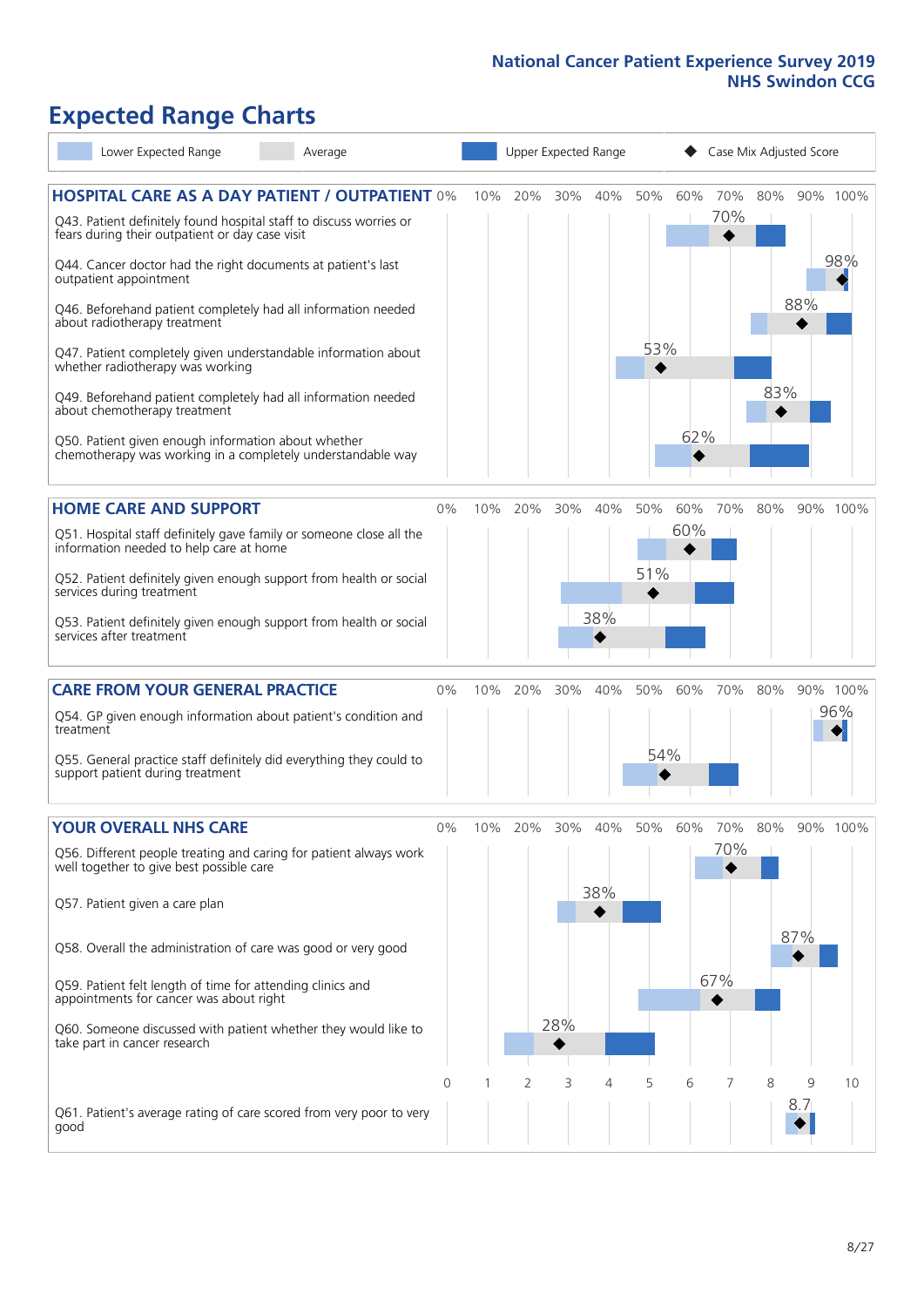# **Comparability Tables**

\* Indicates where a score has been suppressed because there are less than 21 responses.

\*\* No score available for 2018.

 $\triangle$  or  $\nabla$ 

Change 2018-2019: Indicates where 2019 score is significantly higher or lower than 2018 score Change Overall: Indicates significant change overall (2015, 2016, 2017, 2018 and 2019).

Adjusted Score below Lower Expected Range Adjusted Score between Upper and Lower Expected Ranges Adjusted Score above Upper

Expected Range

|                                                                             |           |               | Unadjusted Scores |               |                                                    |         |               | Case Mix Adjusted Scores            |                |                   |
|-----------------------------------------------------------------------------|-----------|---------------|-------------------|---------------|----------------------------------------------------|---------|---------------|-------------------------------------|----------------|-------------------|
|                                                                             | 2018<br>n | 2018<br>Score | 2019<br>n         | 2019<br>Score | $\sqrt{(\text{Change})^2}$ Change<br>2018-<br>2019 | Overall | 2019<br>Score | Lower<br>Expected Expected<br>Range | Upper<br>Range | National<br>Score |
| <b>SEEING YOUR GP</b>                                                       |           |               |                   |               |                                                    |         |               |                                     |                |                   |
| Q1. Saw GP once or twice before being told they needed to go<br>to hospital | 233       | 79%           | 235               | 82%           |                                                    |         | 82%           | 74%                                 | 84%            | 79%               |
| Q2. Patient thought they were seen as soon as necessary                     | 336       | 84%           | 355               | 84%           |                                                    |         | 84%           | 80%                                 | 88%            | 84%               |
| <b>DIAGNOSTIC TESTS</b>                                                     |           |               |                   |               |                                                    |         |               |                                     |                |                   |

| O5. Received all the information needed about the test                    | $**$ | **  | 296 | 95% |  | 95% | 92% | 97% | 95% |
|---------------------------------------------------------------------------|------|-----|-----|-----|--|-----|-----|-----|-----|
| Q6. The length of time waiting for the test to be done was<br>about right | 296  | 87% | 299 | 88% |  | 88% | 84% | 92% | 88% |
| Q7. Test results explained in completely understandable way               | 296  | 83% | 299 | 82% |  | 81% | 75% | 84% | 80% |

| <b>FINDING OUT WHAT WAS WRONG WITH YOU</b>                                                      |     |     |     |     |     |     |     |     |
|-------------------------------------------------------------------------------------------------|-----|-----|-----|-----|-----|-----|-----|-----|
| Q10. Patient told they could bring a family member or friend<br>when first told they had cancer | 300 | 73% | 327 | 73% | 73% | 71% | 83% | 77% |
| Q11. Patient felt they were told sensitively that they had cancer                               | 341 | 82% | 358 | 85% | 85% | 82% | 89% | 86% |
| Q12. Patient completely understood the explanation of what<br>was wrong                         | 341 | 75% | 359 | 70% | 71% | 69% | 78% | 73% |
| Q13. Patient given easy to understand written information<br>about the type of cancer they had  | 309 | 76% | 320 | 75% | 74% | 70% | 79% | 74% |

| <b>DECIDING THE BEST TREATMENT FOR YOU</b>                                                              |      |     |     |     |     |     |     |     |
|---------------------------------------------------------------------------------------------------------|------|-----|-----|-----|-----|-----|-----|-----|
| Q14. Patient felt that treatment options were completely<br>explained                                   | 310  | 81% | 324 | 86% | 86% | 79% | 88% | 83% |
| Q15. Patient felt possible side effects were definitely explained<br>in an understandable way           | 327  | 75% | 346 | 74% | 73% | 68% | 77% | 73% |
| Q16. Patient definitely given practical advice and support in<br>dealing with side effects of treatment | 327  | 71% | 341 | 65% | 65% | 62% | 72% | 67% |
| Q17. Patient definitely told about side effects that could affect<br>them in the future                 | 316  | 58% | 332 | 61% | 61% | 51% | 62% | 57% |
| Q18. Patient definitely involved as much as they wanted in<br>decisions about care and treatment        | $**$ | **  | 350 | 81% | 81% | 77% | 85% | 81% |

| <b>CLINICAL NURSE SPECIALIST (CNS)</b>                                                    |     |     |     |     |     |     |     |     |
|-------------------------------------------------------------------------------------------|-----|-----|-----|-----|-----|-----|-----|-----|
| Q19. Patient given the name of a CNS who would support them<br>through their treatment    | 331 | 91% | 340 | 92% | 92% | 89% | 95% | 92% |
| Q20. Patient found it very or quite easy to contact their CNS                             | 254 | 85% | 283 | 86% | 86% | 80% | 89% | 85% |
| Q21. Patient got understandable answers to important<br>questions all or most of the time | 741 | 85% | 273 | 85% | 85% | 84% | 91% | 87% |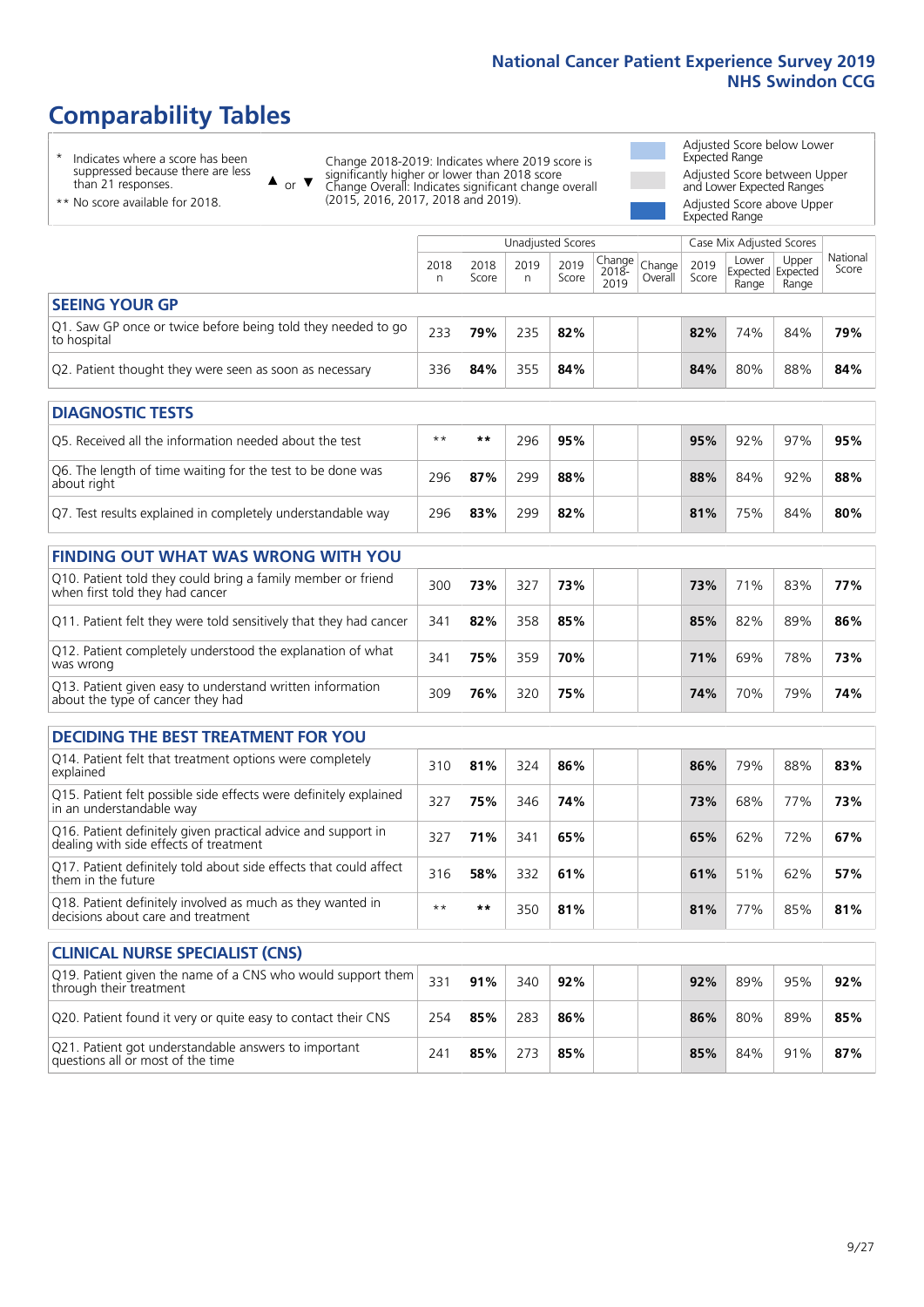# **Comparability Tables**

\* Indicates where a score has been suppressed because there are less than 21 responses.

\*\* No score available for 2018.

 $\triangle$  or  $\nabla$ 

Change 2018-2019: Indicates where 2019 score is significantly higher or lower than 2018 score Change Overall: Indicates significant change overall (2015, 2016, 2017, 2018 and 2019).

Adjusted Score below Lower Expected Range Adjusted Score between Upper and Lower Expected Ranges Adjusted Score above Upper Expected Range

|                                                                                                                   |              |               | <b>Unadjusted Scores</b> |               |                         |                   |               | Case Mix Adjusted Scores |                                     |                   |
|-------------------------------------------------------------------------------------------------------------------|--------------|---------------|--------------------------|---------------|-------------------------|-------------------|---------------|--------------------------|-------------------------------------|-------------------|
|                                                                                                                   | 2018<br>n    | 2018<br>Score | 2019<br>$\mathsf{n}$     | 2019<br>Score | Change<br>2018-<br>2019 | Change<br>Overall | 2019<br>Score | Lower<br>Range           | Upper<br>Expected Expected<br>Range | National<br>Score |
| <b>SUPPORT FOR PEOPLE WITH CANCER</b>                                                                             |              |               |                          |               |                         |                   |               |                          |                                     |                   |
| Q22. Hospital staff gave information about support or self-help<br>groups for people with cancer                  | 272          | 90%           | 285                      | 92%           |                         | ▲                 | 91%           | 84%                      | 92%                                 | 88%               |
| Q23. Hospital staff discussed or gave information about the<br>impact cancer could have on day to day activities  | 234          | 87%           | 257                      | 88%           |                         |                   | 87%           | 79%                      | 88%                                 | 84%               |
| Q24. Hospital staff gave information on getting financial help or<br>possible benefits                            | 207          | 70%           | 192                      | 69%           |                         |                   | 68%           | 56%                      | 70%                                 | 63%               |
| Q25. Hospital staff told patient they could get free prescriptions                                                | 167          | 77%           | 170                      | 75%           |                         |                   | 76%           | 76%                      | 88%                                 | 82%               |
| <b>OPERATIONS</b>                                                                                                 |              |               |                          |               |                         |                   |               |                          |                                     |                   |
| Q27. Beforehand, patient had all the information needed about<br>the operation                                    | 173          | 97%           | 153                      | 97%           |                         |                   | 97%           | 93%                      | 99%                                 | 96%               |
| Q28. Afterwards, staff completely explained how operation had<br>gone in understandable way                       | 173          | 79%           | 152                      | 73%           |                         |                   | 73%           | 73%                      | 86%                                 | 79%               |
| <b>HOSPITAL CARE AS AN INPATIENT</b>                                                                              |              |               |                          |               |                         |                   |               |                          |                                     |                   |
| Q30. Hospital staff didn't talk in front of patient as if patient<br>wasn't there                                 | $* *$        | $***$         | 155                      | 83%           |                         |                   | 82%           | 78%                      | 89%                                 | 84%               |
| Q31. Patient had confidence and trust in all doctors treating<br>them                                             | $* *$        | $***$         | 156                      | 79%           |                         |                   | 79%           | 78%                      | 90%                                 | 84%               |
| Q32. Patient's family or someone close definitely felt able to talk<br>to a doctor                                | $* *$        | $***$         | 132                      | 68%           |                         |                   | 68%           | 65%                      | 80%                                 | 72%               |
| Q33. Patient had confidence and trust in all the ward nurses<br>treating them                                     | $* *$        | $***$         | 156                      | 69%           |                         |                   | 69%           | 67%                      | 81%                                 | 74%               |
| Q34. Patient thought there were always or nearly always<br>enough nurses on duty to care for them                 | $* *$        | $***$         | 154                      | 58%           |                         |                   | 59%           | 57%                      | 72%                                 | 64%               |
| Q35. All hospital staff asked patient what name they prefer to<br>be called by                                    | $* *$        | $***$         | 155                      | 72%           |                         |                   | 74%           | 61%                      | 80%                                 | 71%               |
| Q36. Patient always given enough privacy when discussing<br>condition or treatment                                | $\star\star$ | $***$         | 155                      | 85%           |                         |                   | 85%           | 79%                      | 90%                                 | 85%               |
| Q37. Patient definitely found hospital staff to discuss worries or<br>fears during their inpatient visit          | $* *$        | $***$         | 112                      | 54%           |                         |                   | 55%           | 43%                      | 61%                                 | 52%               |
| Q38. Hospital staff definitely did everything they could to help<br>control pain                                  | $* *$        | $***$         | 130                      | 84%           |                         |                   | 84%           | 76%                      | 89%                                 | 83%               |
| Q39. Patient always felt they were treated with respect and<br>dignity while in hospital                          | $***$        | $***$         | 155                      | 80%           |                         |                   | 80%           | 83%                      | 93%                                 | 88%               |
| Q40. Patient given clear written information about what should<br>or should not do after leaving hospital         | $* *$        | $***$         | 135                      | 81%           |                         |                   | 81%           | 80%                      | 92%                                 | 86%               |
| Q41. Hospital staff told patient who to contact if worried about<br>condition or treatment after leaving hospital | $**$         | $***$         | 146                      | 93%           |                         |                   | 93%           | 90%                      | 98%                                 | 94%               |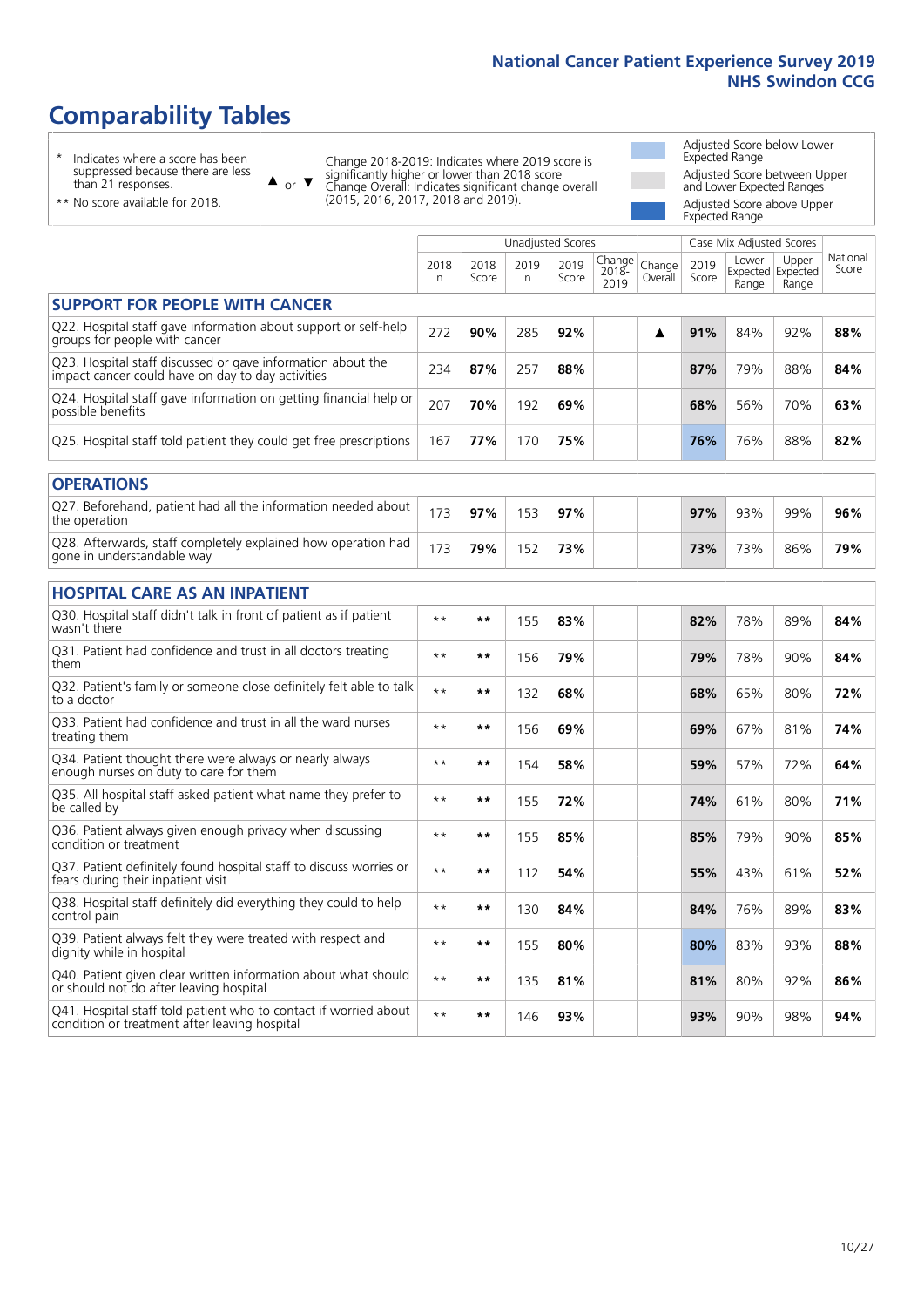# **Comparability Tables**

\* Indicates where a score has been suppressed because there are less than 21 responses.

\*\* No score available for 2018.

 $\triangle$  or  $\nabla$ 

Change 2018-2019: Indicates where 2019 score is significantly higher or lower than 2018 score Change Overall: Indicates significant change overall (2015, 2016, 2017, 2018 and 2019).

Adjusted Score below Lower Expected Range Adjusted Score between Upper and Lower Expected Ranges Adjusted Score above Upper Expected Range

|                                                                                                                       |                      |               |           | <b>Unadjusted Scores</b> |                         |                   |               | Case Mix Adjusted Scores |                                     |                   |
|-----------------------------------------------------------------------------------------------------------------------|----------------------|---------------|-----------|--------------------------|-------------------------|-------------------|---------------|--------------------------|-------------------------------------|-------------------|
|                                                                                                                       | 2018<br>$\mathsf{n}$ | 2018<br>Score | 2019<br>n | 2019<br>Score            | Change<br>2018-<br>2019 | Change<br>Overall | 2019<br>Score | Lower<br>Range           | Upper<br>Expected Expected<br>Range | National<br>Score |
| <b>HOSPITAL CARE AS A DAY PATIENT / OUTPATIENT</b>                                                                    |                      |               |           |                          |                         |                   |               |                          |                                     |                   |
| Q43. Patient definitely found hospital staff to discuss worries or<br>fears during their outpatient or day case visit | 234                  | 68%           | 242       | 69%                      |                         |                   | 70%           | 65%                      | 76%                                 | 71%               |
| Q44. Cancer doctor had the right documents at patient's last<br>outpatient appointment                                | 299                  | 98%           | 299       | 98%                      |                         |                   | 98%           | 94%                      | 98%                                 | 96%               |
| Q46. Beforehand patient completely had all information needed<br>about radiotherapy treatment                         | 89                   | 82%           | 86        | 87%                      |                         |                   | 88%           | 79%                      | 94%                                 | 86%               |
| Q47. Patient completely given understandable information<br>about whether radiotherapy was working                    | 79                   | 62%           | 76        | 53%                      |                         |                   | 53%           | 49%                      | 71%                                 | 60%               |
| Q49. Beforehand patient completely had all information needed<br>about chemotherapy treatment                         | 158                  | 87%           | 179       | 83%                      |                         |                   | 83%           | 79%                      | 90%                                 | 84%               |
| Q50. Patient given enough information about whether<br>chemotherapy was working in a completely understandable way    | 147                  | 69%           | 162       | 64%                      |                         |                   | 62%           | 60%                      | 75%                                 | 68%               |
| <b>HOME CARE AND SUPPORT</b>                                                                                          |                      |               |           |                          |                         |                   |               |                          |                                     |                   |
| Q51. Hospital staff definitely gave family or someone close all<br>the information needed to help care at home        | 290                  | 61%           | 298       | 60%                      |                         |                   | 60%           | 54%                      | 65%                                 | 60%               |
| Q52. Patient definitely given enough support from health or<br>social services during treatment                       | 187                  | 51%           | 168       | 51%                      |                         |                   | 51%           | 43%                      | 61%                                 | 52%               |
| Q53. Patient definitely given enough support from health or<br>social services after treatment                        | 124                  | 39%           | 120       | 37%                      |                         |                   | 38%           | 36%                      | 54%                                 | 45%               |
| <b>CARE FROM YOUR GENERAL PRACTICE</b>                                                                                |                      |               |           |                          |                         |                   |               |                          |                                     |                   |
| Q54. GP given enough information about patient's condition<br>and treatment                                           | 308                  | 94%           | 311       | 96%                      |                         | ▼                 | 96%           | 93%                      | 98%                                 | 95%               |
| Q55. General practice staff definitely did everything they could<br>to support patient during treatment               | 232                  | 54%           | 250       | 54%                      |                         |                   | 54%           | 52%                      | 65%                                 | 58%               |
| YOUR OVERALL NHS CARE                                                                                                 |                      |               |           |                          |                         |                   |               |                          |                                     |                   |
| Q56. Different people treating and caring for patient always<br>work well together to give best possible care         | $\star\star$         | $***$         | 345       | 70%                      |                         |                   | 70%           | 68%                      | 78%                                 | 73%               |
| Q57. Patient given a care plan                                                                                        | 276                  | 38%           | 272       | 38%                      |                         |                   | 38%           | 32%                      | 43%                                 | 38%               |
| Q58. Overall the administration of care was good or very good                                                         | 342                  | 90%           | 355       | 87%                      |                         |                   | 87%           | 85%                      | 92%                                 | 89%               |
| Q59. Patient felt length of time for attending clinics and<br>appointments for cancer was about right                 | 339                  | 66%           | 355       | 66%                      |                         |                   | 67%           | 63%                      | 76%                                 | 69%               |
| Q60. Someone discussed with patient whether they would like<br>to take part in cancer research                        | 325                  | 31%           | 330       | 28%                      |                         |                   | 28%           | 21%                      | 39%                                 | 30%               |
| Q61. Patient's average rating of care scored from very poor to<br>very good                                           | 337                  | 8.6           | 345       | 8.7                      |                         |                   | 8.7           | 8.7                      | 9.0                                 | 8.8               |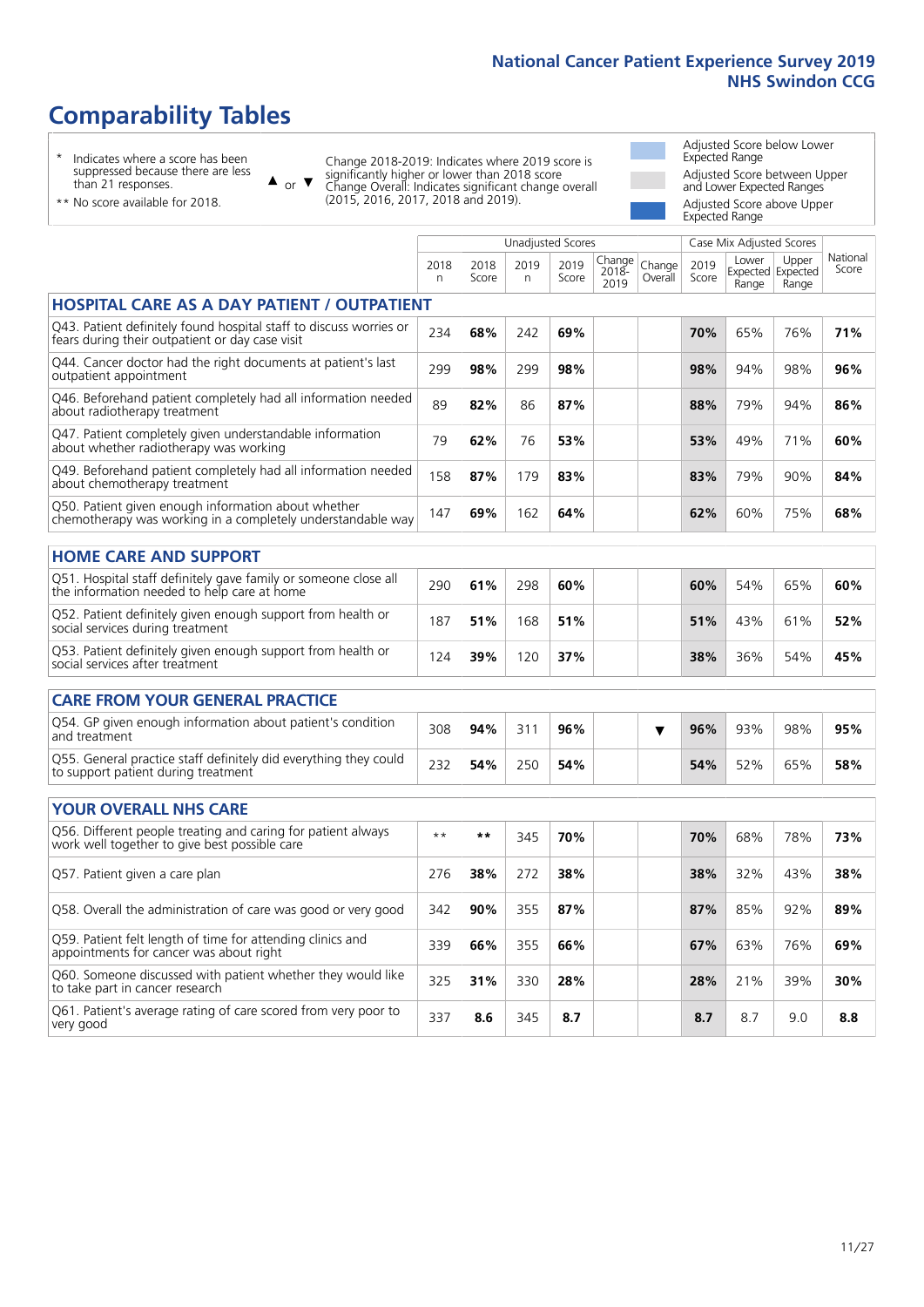- \* Indicates where a score has been suppressed because there are less than 21 responses.
- n.a. Indicates that there were no respondents for that tumour group.

| <b>SEEING YOUR GP</b>                           |            |              |               |             |                    |                |                  |         | Tumour Group |         |         |                 |                                                           |         |                |
|-------------------------------------------------|------------|--------------|---------------|-------------|--------------------|----------------|------------------|---------|--------------|---------|---------|-----------------|-----------------------------------------------------------|---------|----------------|
|                                                 |            | Brain<br>CNS | <b>Breast</b> | Colorectal  | ᠊ᢛ<br>Gynaecologic | Haematological | Head and<br>Neck | Lung    | Prostate     | Sarcoma | Skin    | Upper<br>Gastro | $\sigma$<br>Irologica                                     | Other   | All<br>Cancers |
| Q1. Saw GP once or twice before being told they | <b>CCG</b> | $\star$      |               | 96% 77%     |                    | 75%            | $\star$          | $\star$ | 90%          | $\star$ | $\star$ | $\star$         | $\star$                                                   | $\star$ | 82%            |
| needed to go to hospital                        | National   | 59%          |               | 94% 75% 77% |                    |                |                  |         |              |         |         |                 | 67%   79%   71%   82%   71%   90%   74%   83%   74%   79% |         |                |
| Q2. Patient thought they were seen as soon as   | <b>CCG</b> | $\star$      |               | 87% 84%     | $\star$            | 86%            | $\star$          |         | 85% 86%      | $\star$ | $\star$ | $\star$         |                                                           | 64% 84% |                |
| necessary                                       | National   | 79%          |               | 89% 83%     |                    |                |                  |         |              |         |         |                 | 81%   82%   81%   84%   86%   69%   85%   79%   85%   79% |         | 84%            |

#### **DIAGNOSTIC TESTS** Tumour Group

|                                                   |                                          | Brain<br>CNS | <b>Breast</b> | Colorectal<br>LGT | ᠊ᢛ<br>Gynaecologic | Haematological | Head and<br>Neck | Lung        | Prostate | Sarcoma | Skin    | Upper<br>Gastro | rological                                   | Other   | All<br>Cancers |
|---------------------------------------------------|------------------------------------------|--------------|---------------|-------------------|--------------------|----------------|------------------|-------------|----------|---------|---------|-----------------|---------------------------------------------|---------|----------------|
| Q5. Received all the information needed about     | <b>CCG</b>                               | $\star$      |               | 97% 100%          |                    | 96%            | $\star$          |             | 96% 90%  |         | $\star$ | $\star$         | $\star$                                     | $\star$ | 95%            |
| $\vert$ the test                                  | National                                 | 93%          |               | 95% 95%           |                    | 93% 95%        |                  | 93% 95% 95% |          | 93%     | 96%     |                 | 95% 95%                                     | 95%     | 95%            |
| Q6. The length of time waiting for the test to be | <b>CCG</b>                               | $\star$      | 91%           | 90%               | $\star$            | 95%            | $\star$          |             | 87% 87%  |         | $\star$ | $\star$         | $\star$                                     | $\star$ | 88%            |
| done was about right                              | National                                 |              |               | 84% 91% 88%       |                    |                |                  |             |          |         |         |                 | 86% 89% 88% 87% 87% 81% 87% 84% 87% 86% 88% |         |                |
| Q7. Test results explained in completely          | CCG                                      | $\star$      | 83%           | 78%               | $\star$            | 86%            | $\star$          | 72%         | 93%      |         | $\star$ | $\star$         | $\star$                                     | $\star$ | 82%            |
| understandable way                                | National 71% 83% 82% 77% 77% 79% 80% 80% |              |               |                   |                    |                |                  |             |          |         |         |                 | 78% 84% 75% 80% 76% 80%                     |         |                |

| <b>FINDING OUT WHAT WAS WRONG WITH YOU</b>        |          |         |               |                       |                |                   |                        |         | <b>Tumour Group</b> |         |         |                 |           |         |                |
|---------------------------------------------------|----------|---------|---------------|-----------------------|----------------|-------------------|------------------------|---------|---------------------|---------|---------|-----------------|-----------|---------|----------------|
|                                                   |          | Brain   | <b>Breast</b> | olorectal<br>LGT<br>Û | Gynaecological | aematologica<br>ェ | ad and<br>Neck<br>Head | Lung    | Prostate            | Sarcoma | Skin    | Upper<br>Gastro | rological | Other   | All<br>Cancers |
| Q10. Patient told they could bring a family       | CCG      | $\star$ | 77%           | 73%                   | $\star$        | 67%               | $\star$                | 88%     | 69%                 | $\star$ | $\star$ | $\star$         | $\star$   | 71% 73% |                |
| member or friend when first told they had cancer  | National | 85%     | 82%           | 82%                   | 71%            | 71%               | 71%                    | 77%     | 79%                 | 73%     | 69%     | 76%             | 73%       | 75%     | 77%            |
| Q11. Patient felt they were told sensitively that | CCG      | $\star$ | 88% 88%       |                       |                | 88%               | $\star$                | 68% 89% |                     | $\star$ | $\star$ | $\star$         |           |         | 86% 85%        |
| they had cancer                                   | National | 79%     |               | 89% 87% 82%           |                |                   | 84% 87%                |         | 83% 86%             | 84%     |         | 89% 81% 84%     |           | 83%     | 86%            |
| Q12. Patient completely understood the            | CCG      | $\star$ | 72%           | 75%                   |                | 64%               | $\star$                | 68%     | 78%                 | $\star$ |         | $\star$         |           | 68%     | 70%            |
| explanation of what was wrong                     | National | 66%     | 77%           | 79%                   | 73%            | 60%               | 78%                    | 76%     | 79%                 | 67%     | 80%     | 70%             | 77%       | 70%     | 73%            |
| Q13. Patient given easy to understand written     | CCG      | $\star$ |               | 78% 61%               |                | 75%               | $\star$                | 64% 88% |                     | $\star$ | $\star$ | $\star$         | $\star$   | $\ast$  | 75%            |
| information about the type of cancer they had     | National | 66%     | 78%           | 73%                   | 71%            | 76%               | 69%                    | 67% 83% |                     | 67%     | 84%     | 67%             | 74%       | 65%     | 74%            |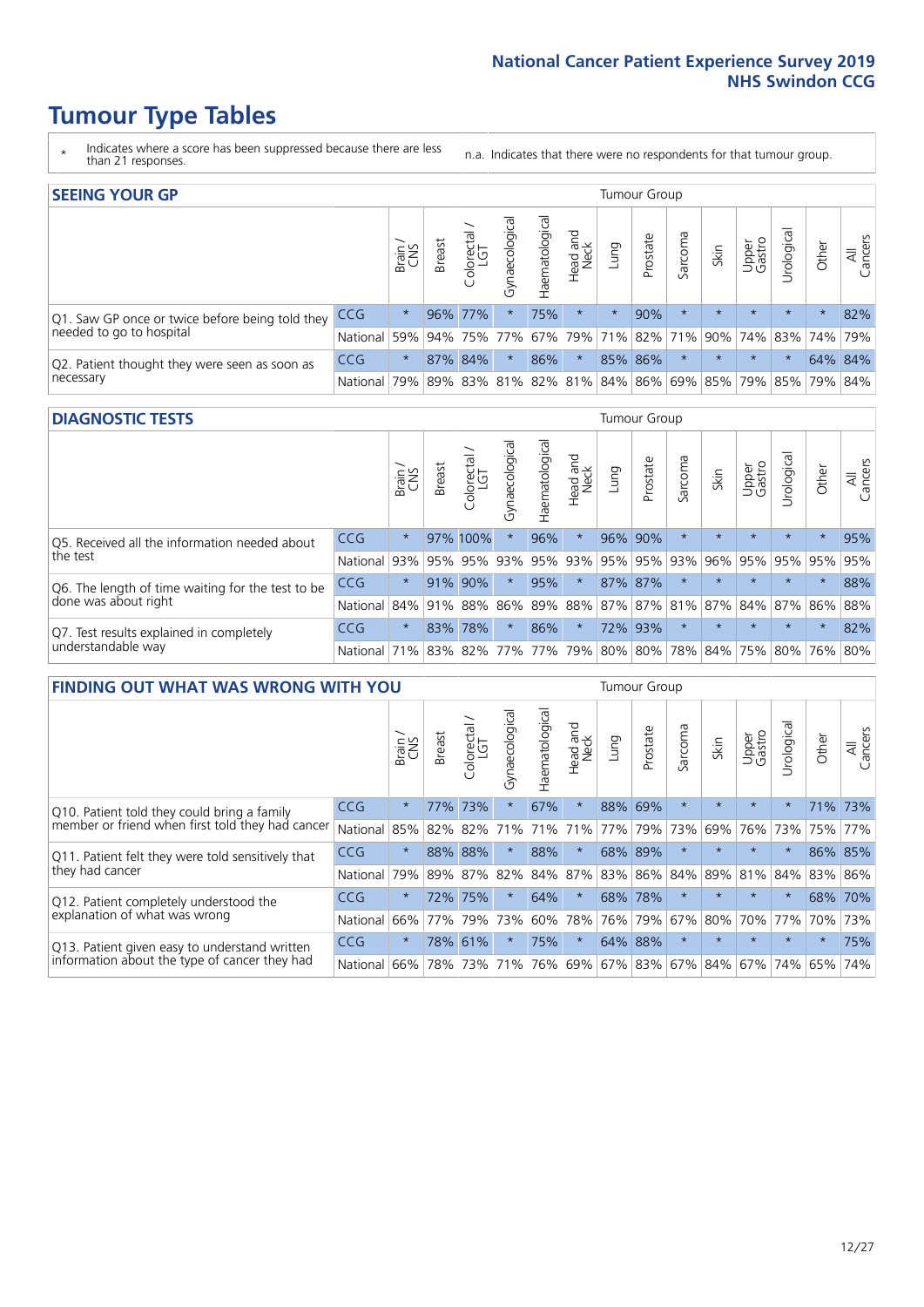- \* Indicates where a score has been suppressed because there are less than 21 responses.
- n.a. Indicates that there were no respondents for that tumour group.

| <b>DECIDING THE BEST TREATMENT FOR YOU</b>         |            |         |        |                        |                |                |                  |      | <b>Tumour Group</b> |                                     |         |                 |            |         |                |
|----------------------------------------------------|------------|---------|--------|------------------------|----------------|----------------|------------------|------|---------------------|-------------------------------------|---------|-----------------|------------|---------|----------------|
|                                                    |            | Brain   | Breast | blorectal.<br>LGT<br>Ũ | Gynaecological | Haematological | Head and<br>Neck | Lung | Prostate            | Sarcoma                             | Skin    | Upper<br>Gastro | Jrological | Other   | All<br>Cancers |
| Q14. Patient felt that treatment options were      | CCG        | $\star$ | 88%    | 81%                    | $\star$        | 84%            | $\star$          | 88%  | 91%                 | $\star$                             | $\star$ | $\star$         | $\star$    | 81%     | 86%            |
| completely explained                               | National   | 85%     | 85%    | 85%                    | 85%            | 82%            | 87%              |      | 84% 83%             | 83%                                 | 89%     | 81%             | 83%        |         | 79% 83%        |
| Q15. Patient felt possible side effects were       | <b>CCG</b> | $\star$ | 73%    | 73%                    | $\star$        | 69%            | $\star$          |      | 69% 83%             | $\star$                             |         | $\star$         | $\star$    | 71%     | 174%           |
| definitely explained in an understandable way      | National   | 69%     | 74%    | 76%                    | 75%            | 69%            | 73%              |      | 74% 73%             | 73%                                 | 77%     | 72%             | 71%        | 70%     | 73%            |
| Q16. Patient definitely given practical advice and | <b>CCG</b> | $\star$ | 61%    | 59%                    | $\star$        | 65%            | $\star$          |      | 62% 69%             | $\star$                             | $\star$ | $\star$         | $\star$    |         | 68% 65%        |
| support in dealing with side effects of treatment  | National   | 63%     | 70%    | 70%                    | 69%            | 65%            | 70%              |      | 69% 65%             | 66%                                 | 71%     | 66%             | 63%        | 64% 67% |                |
| Q17. Patient definitely told about side effects    | CCG        | $\star$ | 60%    | 72%                    |                | 56%            | $\star$          |      | 56% 75%             | $\star$                             | $\star$ | $\star$         |            |         | 55% 61%        |
| that could affect them in the future               | National   | 62%     | 57%    | 59%                    | 56%            | 51%            | 64%              | 56%  | 66%                 | 54%                                 | 66%     | 53%             | 56%        | 52%     | 57%            |
| Q18. Patient definitely involved as much as they   | <b>CCG</b> | $\star$ | 80%    | 80%                    | $\star$        | 79%            | $\star$          | 77%  | 92%                 | $^\star$                            | $\star$ | $\star$         | $^\star$   |         | 82% 81%        |
| wanted in decisions about care and treatment       | National   | 79%     |        |                        |                |                |                  |      |                     | 81% 83% 81% 80% 81% 81% 84% 81% 87% |         | 79%             | 79%        | 78% 81% |                |

#### **CLINICAL NURSE SPECIALIST (CNS)** Tumour Group

|                                             |          | Brain           | <b>Breast</b>   | Colorectal<br>LGT | Gynaecologica | శా<br>aematologi | Head and<br>Neck | Lung    | Prostate | Sarcoma | Skin    | Upper<br>Gastro                               | rological | Other  | All<br>Cancers |
|---------------------------------------------|----------|-----------------|-----------------|-------------------|---------------|------------------|------------------|---------|----------|---------|---------|-----------------------------------------------|-----------|--------|----------------|
| Q19. Patient given the name of a CNS who    | CCG      | $\star$         |                 | 90% 89%           |               | 93%              | $\star$          |         | 88% 100% | $\star$ | $\star$ | $\star$                                       |           |        | 95% 92%        |
| would support them through their treatment  | National | 95%             | 95%             | 92%               | 95%           | 92%              | 91%              |         | 94% 91%  | 91%     | 91%     | 93%                                           | 85%       | 89%    | 92%            |
| Q20. Patient found it very or quite easy to | CCG      | $\star$         |                 | 76% 95%           |               | 97%              | $\star$          |         | 83% 87%  |         | $\star$ | $\star$                                       |           |        | 71% 86%        |
| contact their CNS                           | National |                 | 86% 84% 88% 85% |                   |               | 87%              | 86%              | 86% 80% |          |         |         | 86% 90% 85%                                   | 83%       | 83%    | 85%            |
| Q21. Patient got understandable answers to  | CCG      | $\star$         | 81%             | $\star$           |               | 88%              | $\star$          |         | 82% 97%  | $\star$ | $\star$ | $\star$                                       | $\star$   | $\ast$ | 85%            |
| important questions all or most of the time | National | 82% 87% 89% 86% |                 |                   |               |                  |                  |         |          |         |         | 89%   88%   86%   87%   87%   93%   86%   87% |           | 86%    | 87%            |

| <b>SUPPORT FOR PEOPLE WITH CANCER</b>                                                             |            |         |               |            |                |                |                     |         | Tumour Group |                  |         |                 |           |         |                |
|---------------------------------------------------------------------------------------------------|------------|---------|---------------|------------|----------------|----------------|---------------------|---------|--------------|------------------|---------|-----------------|-----------|---------|----------------|
|                                                                                                   |            | Brain   | <b>Breast</b> | Colorectal | Gynaecological | Haematological | and<br>Neck<br>Head | Lung    | Prostate     | arcoma<br>$\sim$ | Skin    | Upper<br>Gastro | Urologica | Other   | All<br>Cancers |
| Q22. Hospital staff gave information about<br>support or self-help groups for people with         | <b>CCG</b> | $\star$ | 97%           | 89%        | $\star$        | 83%            | $\star$             | $\star$ | 100%         | $\star$          | $\star$ | $\star$         | $\star$   | $\star$ | 92%            |
| cancer                                                                                            | National   | 92%     | 92%           | 88%        | 87%            | 86%            | 88%                 | 87%     | 91%          | 86%              | 90%     | 88%             | 81%       | 83%     | 88%            |
| Q23. Hospital staff discussed or gave information<br>about the impact cancer could have on day to | CCG        | $\star$ | 85%           | $\star$    | $\star$        | 86%            | $\star$             | $\star$ | 96%          | $\star$          | $\star$ | $\star$         | $\star$   | $\star$ | 88%            |
| day activities                                                                                    | National   | 84%     | 86%           | 85%        | 82%            | 84%            | 84%                 | 83%     | 88%          | 81%              | 86%     | 83%             | 78%       | 79%     | 84%            |
| Q24. Hospital staff gave information on getting                                                   | <b>CCG</b> | $\star$ | 74%           | $\star$    | $\star$        | 77%            | $\star$             | $\star$ | $\star$      | n.a.             | $\star$ | $\star$         | $\star$   | $\star$ | 69%            |
| financial help or possible benefits                                                               | National   | 78%     | 68%           | 61%        | 66%            | 61%            | 67%                 | 72%     | 55%          | 64%              | 60%     | 64%             | 47%       | 59%     | 63%            |
| Q25. Hospital staff told patient they could get                                                   | <b>CCG</b> | $\star$ | 75%           | $\star$    | $\star$        | 71%            | $\star$             | $\star$ | $\star$      | $\star$          | $\star$ | $\star$         | $\star$   | $\star$ | 75%            |
| free prescriptions                                                                                | National   | 82%     | 81%           | 83%        | 79%            | 87%            | 84%                 | 86%     | 80%          | 78%              | 71%     | 84%             | 73%       | 81%     | 82%            |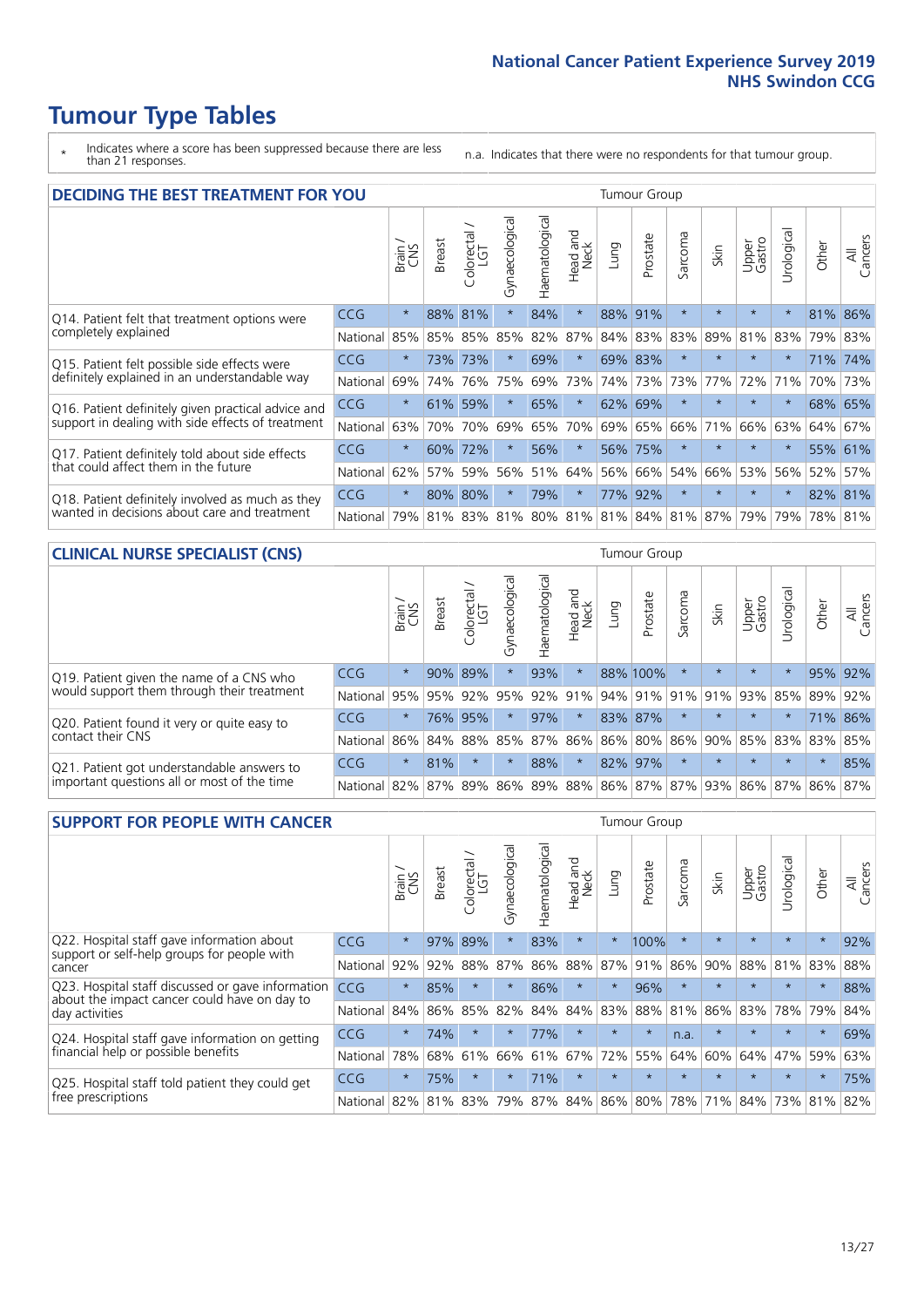- \* Indicates where a score has been suppressed because there are less than 21 responses.
- n.a. Indicates that there were no respondents for that tumour group.

| <b>OPERATIONS</b>                                |                      |              |               |            |                                     |                |                  |         | Tumour Group                |         |         |                 |                       |         |                |
|--------------------------------------------------|----------------------|--------------|---------------|------------|-------------------------------------|----------------|------------------|---------|-----------------------------|---------|---------|-----------------|-----------------------|---------|----------------|
|                                                  |                      | Brain<br>CNS | <b>Breast</b> | Colorectal | $\overline{\sigma}$<br>Gynaecologic | Haematological | Head and<br>Neck | Lung    | Prostate                    | Sarcoma | Skin    | Upper<br>Gastro | $\sigma$<br>Jrologica | Other   | All<br>Cancers |
| Q27. Beforehand, patient had all the information | <b>CCG</b>           | $\star$      | 97%           | $\star$    | $\star$                             | $\star$        | $\star$          | $\star$ | $\star$                     | $\star$ | $\star$ | $\star$         | $\star$               | $\star$ | 97%            |
| needed about the operation                       | National 96% 97% 96% |              |               |            |                                     |                |                  |         | 96% 94% 96% 95% 97% 95% 96% |         |         |                 | 96% 95% 95% 96%       |         |                |
| Q28. Afterwards, staff completely explained how  | <b>CCG</b>           | $\star$      | 70%           | $\star$    | $\star$                             | $\star$        | $\star$          | $\star$ | $\star$                     | n.a.    | $\star$ | $\star$         | $\star$               | $\star$ | 73%            |
| operation had gone in understandable way         | National             | 76%          |               | 79% 83%    |                                     | 79% 78% 79%    |                  |         | 79% 78% 80% 82% 79%         |         |         |                 |                       | 76% 77% | 79%            |

#### **HOSPITAL CARE AS AN INPATIENT** Tumour Group

|                                                                                                  |              | Brain   | Breast | Colorectal /<br>LGT | Gynaecological | Haematological | Head and<br>Neck | Lung                            | Prostate | Sarcoma | Skin    | Upper<br>Gastro | Urological          | Other   | All<br>Cancers |
|--------------------------------------------------------------------------------------------------|--------------|---------|--------|---------------------|----------------|----------------|------------------|---------------------------------|----------|---------|---------|-----------------|---------------------|---------|----------------|
| Q30. Hospital staff didn't talk in front of patient                                              | CCG          | $\star$ | 85%    | $\star$             | $\star$        | 84%            | $\star$          | $\star$                         | $\star$  | $\star$ | $\star$ | $\star$         | $\star$             | $\star$ | 83%            |
| as if patient wasn't there                                                                       | National     | 81%     | 86%    | 81%                 | 83%            | 84%            | 83%              | 81%                             | 88%      | 86%     | 86%     | 81%             | 83%                 | 82%     | 84%            |
| O31. Patient had confidence and trust in all                                                     | CCG          | $\star$ | 68%    | $\star$             | $\star$        | 77%            | $\star$          | $\star$                         | $\star$  | $\star$ | $\star$ |                 | $\star$             | $\star$ | 79%            |
| doctors treating them                                                                            | National     | 82%     | 83%    | 85%                 | 83%            | 82%            |                  | 87% 83%                         | 89%      | 86%     | 85%     |                 | 81% 85%             | 80%     | 84%            |
| Q32. Patient's family or someone close definitely                                                | CCG          | $\star$ | 47%    | $\star$             | $\star$        | 80%            | $\star$          | $\star$                         | $\star$  | $\star$ | $\star$ | $\star$         | $\star$             | $\star$ | 68%            |
| felt able to talk to a doctor                                                                    | National     | 67%     | 72%    | 73%                 | 72%            | 74%            | 75%              | 74%                             | 72%      | 71%     | 74%     | 73%             | 71%                 | 69%     | 72%            |
| O33. Patient had confidence and trust in all the                                                 | CCG          | $\star$ | 52%    | $\star$             | $\star$        | 77%            | $\star$          | $\star$                         | $\star$  | $\star$ | $\star$ | $\star$         | $\star$             | $\star$ | 69%            |
| ward nurses treating them                                                                        | National 72% |         | 73%    | 72%                 | 71%            | 77%            |                  | 75% 77%                         | 79%      | 74%     | 75%     |                 | 73% 77%             | 69%     | 74%            |
| Q34. Patient thought there were always or nearly                                                 | CCG          | $\star$ | 52%    | $\star$             | $\star$        | 64%            | $\star$          | $\star$                         | $\star$  | $\star$ | $\star$ |                 | $\star$             | $\star$ | 58%            |
| always enough nurses on duty to care for them                                                    | National     | 68%     | 64%    | 62%                 | 63%            | 63%            |                  | 65% 68%                         | 72%      | 65%     | 70%     | 65%             | 66%                 | 60%     | 64%            |
| Q35. All hospital staff asked patient what name                                                  | CCG          | $\star$ | 55%    | $\star$             | $\star$        | 79%            | $\star$          | $\star$                         | $\star$  | $\star$ | $\star$ | $\star$         | $\star$             | $\star$ | 72%            |
| they prefer to be called by                                                                      | National     | 68%     | 62%    | 74%                 | 65%            | 72%            |                  | 71% 76%                         | 72%      | 74%     | 70%     | 78%             | 76%                 | 69%     | 71%            |
| Q36. Patient always given enough privacy when                                                    | CCG          | $\star$ | 78%    | $\star$             |                | 92%            | $\star$          | $\star$                         | $\star$  | $\star$ | $\star$ | $\star$         | $\star$             | $\star$ | 85%            |
| discussing condition or treatment                                                                | National     | 78%     | 84%    | 85%                 | 81%            | 86%            |                  | 87% 84%                         | 88%      | 84%     | 84%     | 84%             | 85%                 | 82%     | 85%            |
| Q37. Patient definitely found hospital staff to                                                  | CCG          | $\star$ | 43%    | $\star$             | $\star$        | 60%            | $\star$          | $\star$                         | $\star$  | $\star$ | $\star$ | $\star$         | $\star$             | $\star$ | 54%            |
| discuss worries or fears during their inpatient visit                                            | National 45% |         | 51%    |                     | 55% 51%        | 56%            |                  | 52% 49%                         | 53%      | 54%     | 51%     | 53%             | 49%                 | 46%     | 52%            |
| Q38. Hospital staff definitely did everything they                                               | CCG          | $\star$ | 70%    | $\star$             | $\star$        | 91%            | $\star$          | $\star$                         | $\star$  | n.a.    | $\star$ | $\star$         | $\star$             | $\star$ | 84%            |
| could to help control pain                                                                       | National     | 85%     | 83%    | 84%                 | 82%            | 82%            | 80%              | 84%                             | 85%      | 83%     | 85% 82% |                 | 81%                 | 82%     | 83%            |
| Q39. Patient always felt they were treated with                                                  | CCG          | $\star$ | 68%    | $\star$             | $\star$        | 87%            | $\star$          | $\star$                         | $\star$  | $\star$ | $\star$ | $\star$         | $\star$             | $\star$ | 80%            |
| respect and dignity while in hospital                                                            | National     | 85%     | 87%    | 87%                 | 85%            | 89%            | 87%              | 88%                             | 91%      | 89%     | 89%     | 88%             | 90%                 | 86%     | 88%            |
| Q40. Patient given clear written information<br>about what should or should not do after leaving | CCG          | $\star$ | 71%    | $\star$             |                | 86%            | $\star$          | $\star$                         | $\star$  | n.a.    | $\star$ |                 | $\star$             | $\star$ | 81%            |
| hospital                                                                                         | National 80% |         | 89%    | 86% 86%             |                | 83%            |                  | 87% 82%                         | 91%      | 85%     | 90%     | 82%             | 87%                 | 83%     | 86%            |
| Q41. Hospital staff told patient who to contact<br>if worried about condition or treatment after | CCG          | $\star$ | 94%    | $\star$             | $\star$        | 92%            | $\star$          | $\star$                         | $\star$  | $\star$ | n.a.    | $\star$         | $\star$             | $\star$ | 93%            |
| leaving hospital                                                                                 | National 94% |         |        |                     |                |                |                  | 95% 95% 93% 96% 93% 92% 96% 94% |          |         |         |                 | 95% 92% 92% 93% 94% |         |                |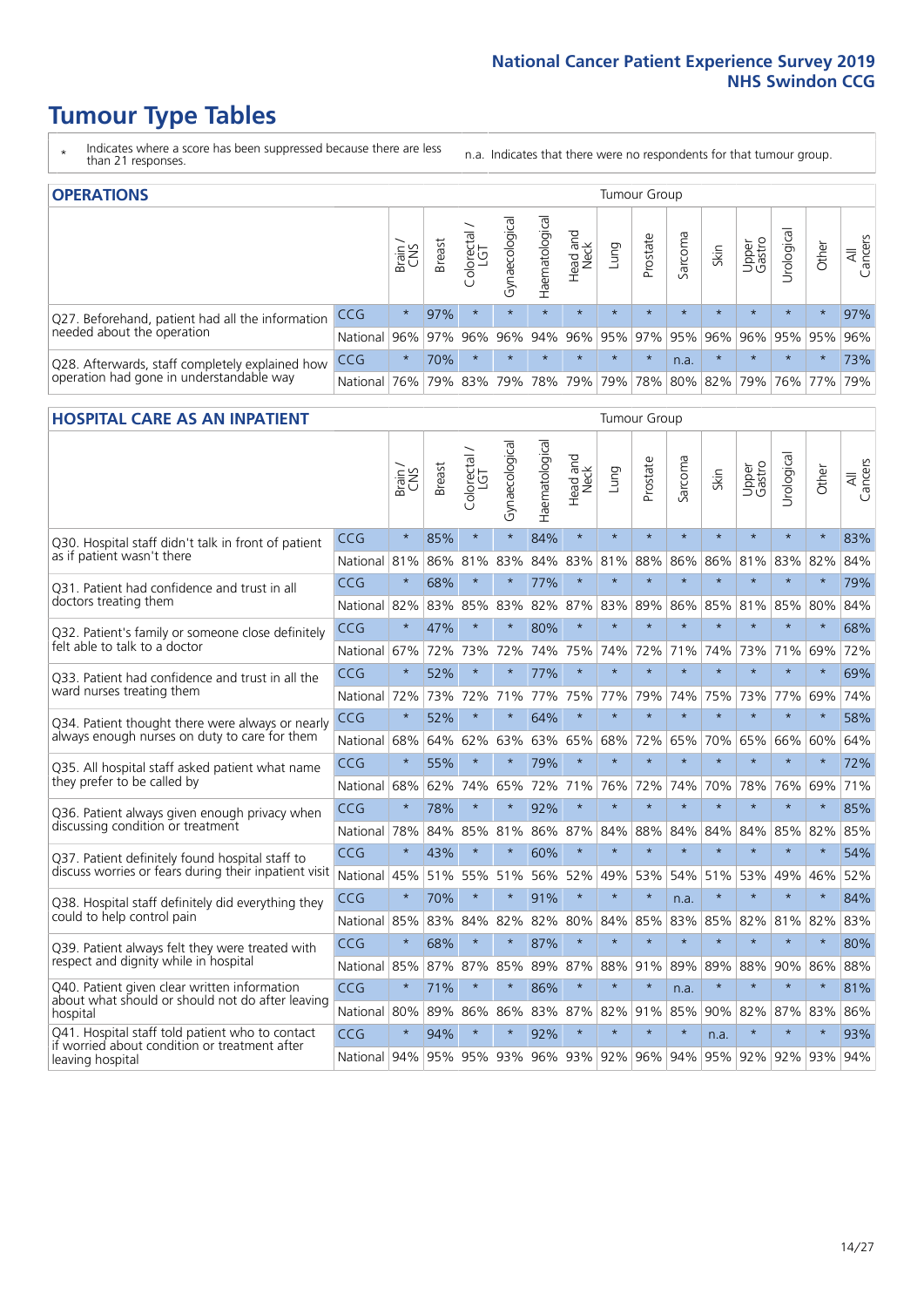- \* Indicates where a score has been suppressed because there are less than 21 responses.
- n.a. Indicates that there were no respondents for that tumour group.

| <b>HOSPITAL CARE AS A DAY PATIENT / OUTPATIENT</b>                                                                       |            |         |               |                       |                |                |                        |         |          | <b>Tumour Group</b> |         |                 |            |         |                |  |  |  |  |  |  |  |
|--------------------------------------------------------------------------------------------------------------------------|------------|---------|---------------|-----------------------|----------------|----------------|------------------------|---------|----------|---------------------|---------|-----------------|------------|---------|----------------|--|--|--|--|--|--|--|
|                                                                                                                          |            | Brain   | <b>Breast</b> | olorectal<br>LGT<br>Û | Gynaecological | Haematological | ad and<br>Neck<br>Head | Lung    | Prostate | Sarcoma             | Skin    | Upper<br>Gastro | Urological | Other   | All<br>Cancers |  |  |  |  |  |  |  |
| Q43. Patient definitely found hospital staff to<br>discuss worries or fears during their outpatient or<br>day case visit | <b>CCG</b> | $\star$ | 57%           | 74%                   | $\star$        | 75%            | $\star$                | 70%     | 95%      | n.a.                | $\star$ | $\star$         | $\star$    | $\star$ | 69%            |  |  |  |  |  |  |  |
|                                                                                                                          | National   | 66%     | 68%           | 73%                   | 70%            | 73%            | 72%                    | 70%     | 74%      | 72%                 | 72%     | 71%             | 67%        | 68%     | 71%            |  |  |  |  |  |  |  |
| Q44. Cancer doctor had the right documents at<br>patient's last outpatient appointment                                   | CCG        | $\star$ |               | 100%100%              |                | 93%            | $\star$                |         | 100%100% | $\star$             |         |                 | $\star$    | $\star$ | 98%            |  |  |  |  |  |  |  |
|                                                                                                                          | National   | 94%     | 96%           | 96%                   | 96%            | 97%            | 96%                    | $96\%$  | 96%      | 96%                 | 96%     | 94%             | 96%        | 95%     | 96%            |  |  |  |  |  |  |  |
| Q46. Beforehand patient completely had                                                                                   | <b>CCG</b> | $\star$ | 88%           | $\star$               | $\star$        |                | $\star$                | $\star$ | $\star$  | n.a.                | n.a.    | $\star$         | $\star$    | $\ast$  | 87%            |  |  |  |  |  |  |  |
| all information needed about radiotherapy<br>treatment                                                                   | National   | 91%     | 88%           | 83%                   | 88%            | 84%            | 86%                    | 86%     | 88%      | 88%                 | 84%     | 86%             | 83%        | 84%     | 86%            |  |  |  |  |  |  |  |
| Q47. Patient completely given understandable                                                                             | CCG        | $\star$ | 47%           | $\star$               |                |                | $\star$                | $\star$ | $\star$  | n.a.                | n.a.    | $\star$         |            | $\star$ | 53%            |  |  |  |  |  |  |  |
| information about whether radiotherapy was<br>working                                                                    | National   | 56%     | 60%           | 57%                   | 61%            | 62%            | 63%                    | 59%     | 60%      | 67%                 | 57%     | 52%             | 59%        | 59%     | 60%            |  |  |  |  |  |  |  |
| Q49. Beforehand patient completely had all                                                                               | <b>CCG</b> | $\star$ | 80%           | 74%                   | $\star$        | 86%            | $\star$                | 82%     | $\star$  | $\star$             | n.a.    |                 | $\star$    | $\star$ | 83%            |  |  |  |  |  |  |  |
| information needed about chemotherapy<br>treatment                                                                       | National   | 80%     | 82%           | 86%                   | 87%            | 85%            | 79%                    | 84%     | 86%      | 86%                 | 90%     | 84%             | 85%        | 85%     | 84%            |  |  |  |  |  |  |  |
| Q50. Patient given enough information about<br>whether chemotherapy was working in a<br>completely understandable way    | <b>CCG</b> | $\star$ | 42%           | 67%                   |                | 67%            | $\star$                | 73%     | $\star$  | $\star$             | n.a.    | $\star$         | $\star$    | $\ast$  | 64%            |  |  |  |  |  |  |  |
|                                                                                                                          | National   | 54%     | 62%           | 64%                   | 68%            | 75%            |                        | 57% 67% | 66%      | 71%                 | 79%     | 61%             | 68%        | 69%     | 68%            |  |  |  |  |  |  |  |

#### **HOME CARE AND SUPPORT** Tumour Group

|                                                                                                                   |            | Brain   | <b>Breast</b> | Colorectal | $\overline{\sigma}$<br>Gynaecologic | Haematological | ad and<br>Neck<br>Head | <b>Lung</b> | Prostate | Sarcoma | Skin    | Upper<br>Gastro | rological | Other   | All<br>Cancers |
|-------------------------------------------------------------------------------------------------------------------|------------|---------|---------------|------------|-------------------------------------|----------------|------------------------|-------------|----------|---------|---------|-----------------|-----------|---------|----------------|
| Q51. Hospital staff definitely gave family or<br>someone close all the information needed to<br>help care at home | <b>CCG</b> | $\star$ |               | 54% 63%    | $\star$                             | 65%            | $\star$                | 67%         | 72%      |         | $\star$ | $\star$         | $\star$   | $\star$ | 60%            |
|                                                                                                                   | National   | 58%     | 58%           | 63%        | 57%                                 | 62%            | 67%                    | 59%         | 61%      |         | 62% 65% | 60%             | 59% 55%   |         | 60%            |
| Q52. Patient definitely given enough support<br>from health or social services during treatment                   | <b>CCG</b> | n.a.    | 38%           | $\star$    | $\star$                             | 61%            | $\star$                | $\star$     | $\star$  | n.a.    | $\star$ | $\star$         | $\star$   | $\star$ | 51%            |
|                                                                                                                   | National   | 42%     | 52%           | 60%        |                                     | 45% 51%        | 59%                    | 50%         | 48%      |         | 53% 57% | 54%             | 48% 51%   |         | 52%            |
| Q53. Patient definitely given enough support<br>from health or social services after treatment                    | CCG        | $\star$ | 36%           |            | $\star$                             | 46%            | $\star$                | $\star$     | $\star$  | n.a.    |         | $\star$         | $\star$   | $\star$ | 37%            |
|                                                                                                                   | National   | 39%     |               | 41% 53%    | 39%                                 | 43%            | 56%                    | 40%         | 46%      | 48% 59% |         | 47%             | 44%       | 44%     | 45%            |

| <b>CARE FROM YOUR GENERAL PRACTICE</b>                                                                     | <b>Tumour Group</b> |         |               |                        |               |                |                  |                                         |          |         |         |                 |                |         |                |
|------------------------------------------------------------------------------------------------------------|---------------------|---------|---------------|------------------------|---------------|----------------|------------------|-----------------------------------------|----------|---------|---------|-----------------|----------------|---------|----------------|
|                                                                                                            |                     | Brain,  | <b>Breast</b> | ー<br>Colorectal<br>LGT | Gynaecologica | Haematological | Head and<br>Neck | Lung                                    | Prostate | Sarcoma | Skin    | Upper<br>Gastro | Φ<br>Urologica | Other   | All<br>Cancers |
| Q54. GP given enough information about<br>patient's condition and treatment                                | CCG                 | $\star$ |               | 95% 93%                |               | 95%            | $\star$          | 100% 97%                                |          | $\star$ | $\star$ | $\star$         | $\star$        | $\star$ | 96%            |
|                                                                                                            | National 91%        |         |               | 96% 95%                | 95%           |                |                  | 96% 94% 94% 96% 94% 96% 93% 95% 94%     |          |         |         |                 |                |         | 95%            |
| Q55. General practice staff definitely did<br>everything they could to support patient during<br>treatment | <b>CCG</b>          | $\star$ | 56%           | $\star$                |               | 48%            | $\star$          |                                         | 50% 64%  |         | $\star$ | $\star$         | $\star$        | $\star$ | 54%            |
|                                                                                                            | National 55%        |         |               | 58% 59%                | 56%           |                |                  | 56% 59% 56% 64% 56% 65% 59% 59% 55% 58% |          |         |         |                 |                |         |                |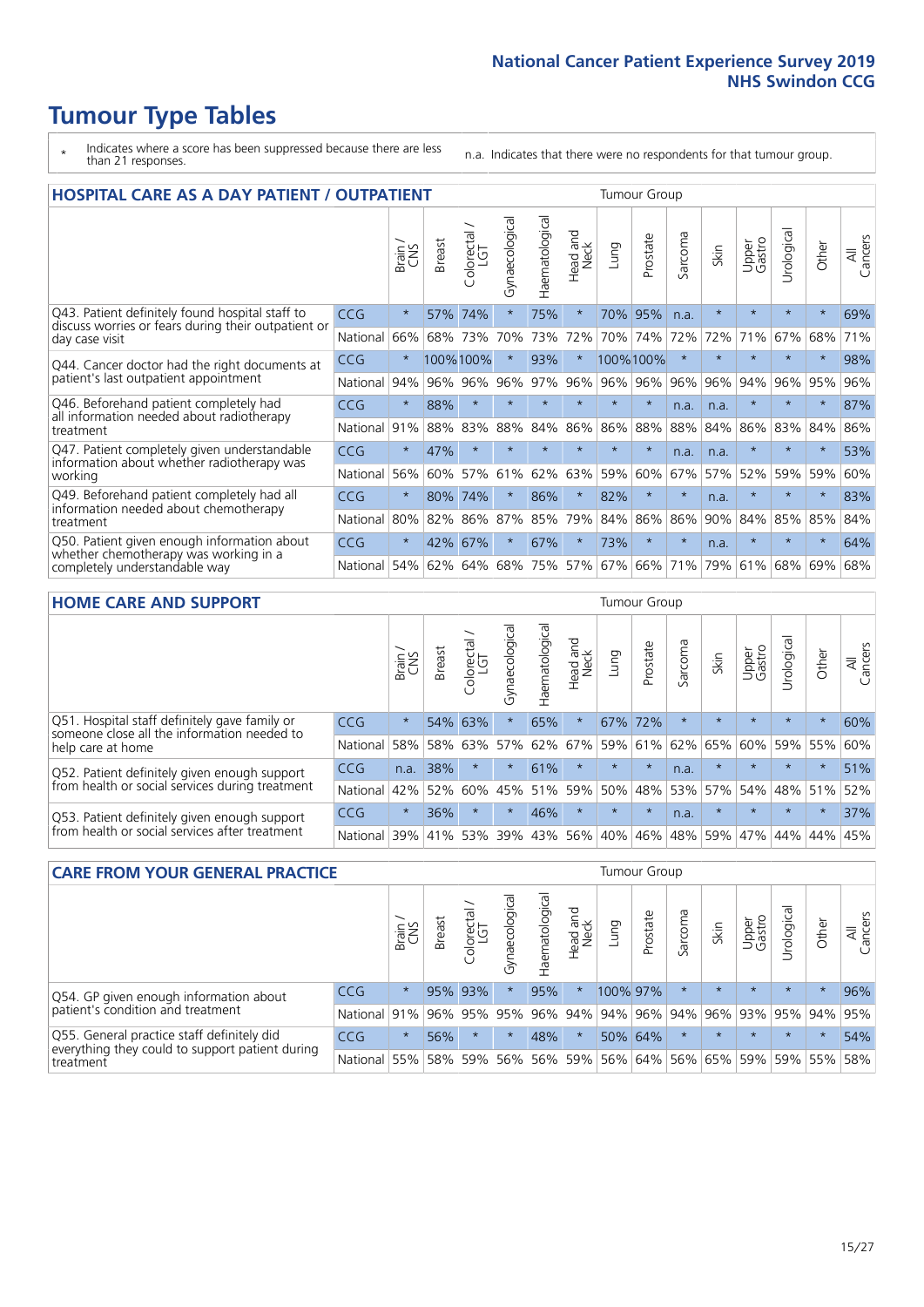- \* Indicates where a score has been suppressed because there are less than 21 responses.
- n.a. Indicates that there were no respondents for that tumour group.

#### **YOUR OVERALL NHS CARE** THE TWO CONTROLLER THE THE THROUP CHANGE THE TUMOUR GROUP

| UN V V LIVALL IVI 19 GAINL |              |               |                             |                |                |                         |            |          |                                      |         |                 |               |          |                |  |  |  |  |  |
|----------------------------|--------------|---------------|-----------------------------|----------------|----------------|-------------------------|------------|----------|--------------------------------------|---------|-----------------|---------------|----------|----------------|--|--|--|--|--|
|                            | Brain<br>CNS | <b>Breast</b> | colorectal<br>LGT<br>$\cup$ | Gynaecological | Haematological | aad and<br>Neck<br>Head | Lung       | Prostate | arcoma<br>$\sqrt{ }$                 | Skin    | Upper<br>Gastro | ී<br>Urologia | Other    | All<br>Cancers |  |  |  |  |  |
| <b>CCG</b>                 | $\star$      | 66%           | 66%                         |                | 68%            | $\ast$                  | 74%        | 83%      | $\star$                              | $\star$ | $\star$         | $\star$       | $\ast$   | 70%            |  |  |  |  |  |
| National                   | 60%          | 73%           | 73%                         | 69%            | 75%            | 73%                     | 73%        | 75%      | 70%                                  | 79%     | 69%             | 74%           | 68%      | 73%            |  |  |  |  |  |
| <b>CCG</b>                 | $\star$      | 44%           | $\star$                     |                | 36%            | $\ast$                  |            |          | $\star$                              | $\star$ | $\star$         | $\star$       | $\star$  | 38%            |  |  |  |  |  |
| National                   | 36%          | 41%           | 40%                         | 34%            | 36%            | 39%                     | 36%        | 40%      | 34%                                  | 44%     | 36%             | 33%           | 31%      | 38%            |  |  |  |  |  |
| <b>CCG</b>                 | $\star$      | 89%           | 81%                         |                | 85%            | $\ast$                  |            | 94%      | $\star$                              | $\star$ |                 |               | 86%      | 87%            |  |  |  |  |  |
| National                   | 85%          | 90%           | 88%                         | 87%            |                | 90%                     |            |          | 88%                                  | 90%     | 86%             | 85%           | 87%      | 89%            |  |  |  |  |  |
| <b>CCG</b>                 | $\star$      | 62%           | 78%                         |                | 53%            | $\star$                 |            |          | $\star$                              | $\star$ | $\star$         | $\star$       | 67%      | 66%            |  |  |  |  |  |
| National                   | 58%          | 68%           | 73%                         | 66%            | 66%            | 71%                     | 71%        | 76%      | 68%                                  | 73%     | 66%             | 75%           | 64%      | 69%            |  |  |  |  |  |
| <b>CCG</b>                 | $\star$      | 32%           | 36%                         |                | 20%            | $\ast$                  | 22%        | 37%      | $\star$                              | $\star$ |                 |               | $^\star$ | 28%            |  |  |  |  |  |
| National                   | 42%          | 30%           | 32%                         | 31%            | 33%            |                         | 34%        | 31%      | 36%                                  | 20%     | 36%             | 21%           | 32%      | 30%            |  |  |  |  |  |
| <b>CCG</b>                 | $\star$      | 8.5           | 8.6                         | $\star$        | 9.0            | $\ast$                  | 8.7        | 9.0      | $\star$                              | $\star$ | $\star$         |               | $\star$  | 8.7            |  |  |  |  |  |
| National                   | 8.6          | 8.9           | 8.8                         | 8.7            | 8.9            | 8.8                     | 8.8        | 8.8      | 8.8                                  | 8.9     | 8.7             | 8.7           | 8.7      | 8.8            |  |  |  |  |  |
|                            |              |               |                             |                |                |                         | 91%<br>21% |          | 14% 45%<br>93%<br>90% 88%<br>68% 78% |         |                 |               |          |                |  |  |  |  |  |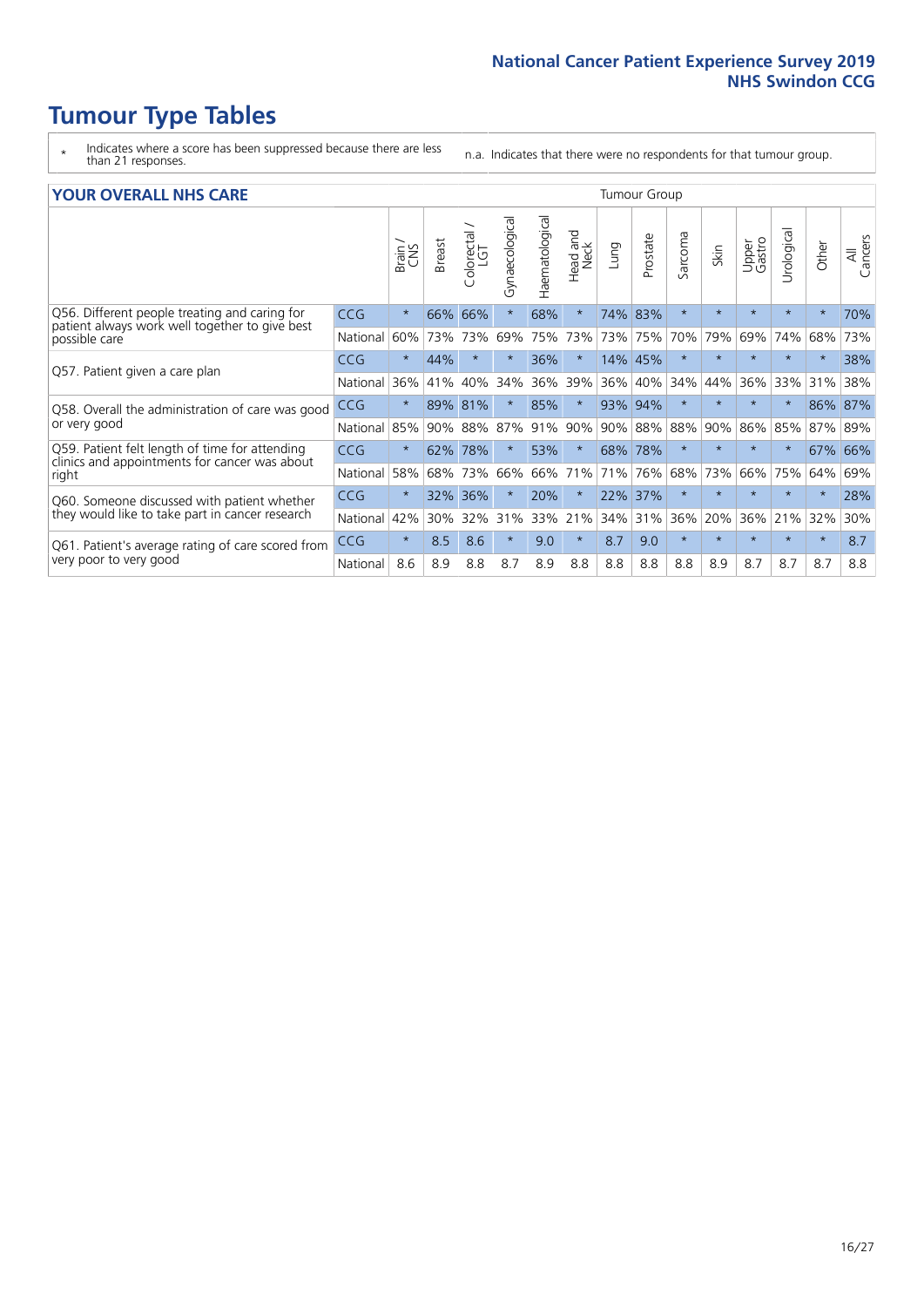### **Year on Year Charts**





#### **DIAGNOSTIC TESTS**





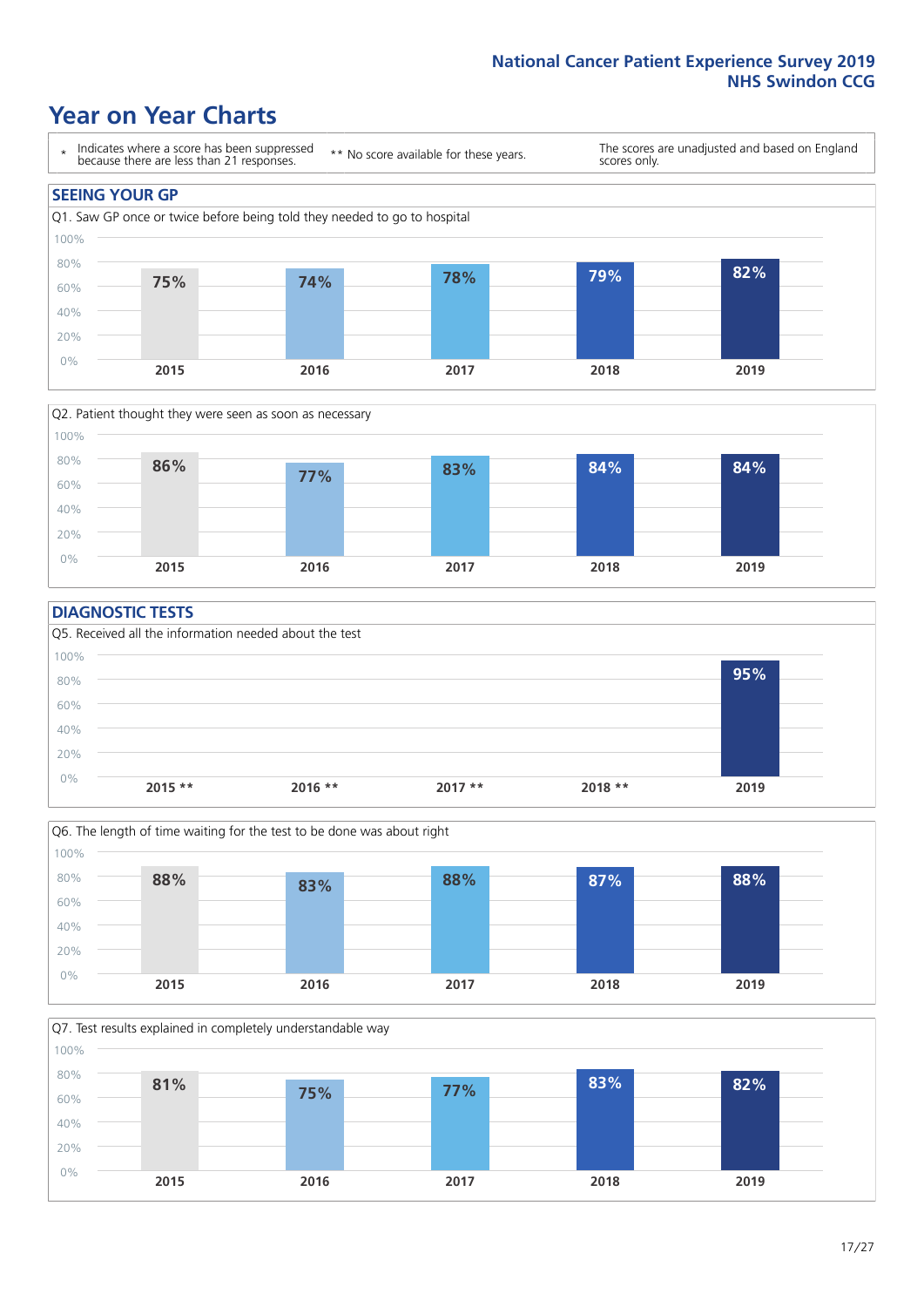### **Year on Year Charts**

\* Indicates where a score has been suppressed because there are less than 21 responses.

\*\* No score available for these years.

The scores are unadjusted and based on England scores only.









#### **DECIDING THE BEST TREATMENT FOR YOU** Q14. Patient felt that treatment options were completely explained 60% 80% 100% **83% 82% 82% 81% 86%**

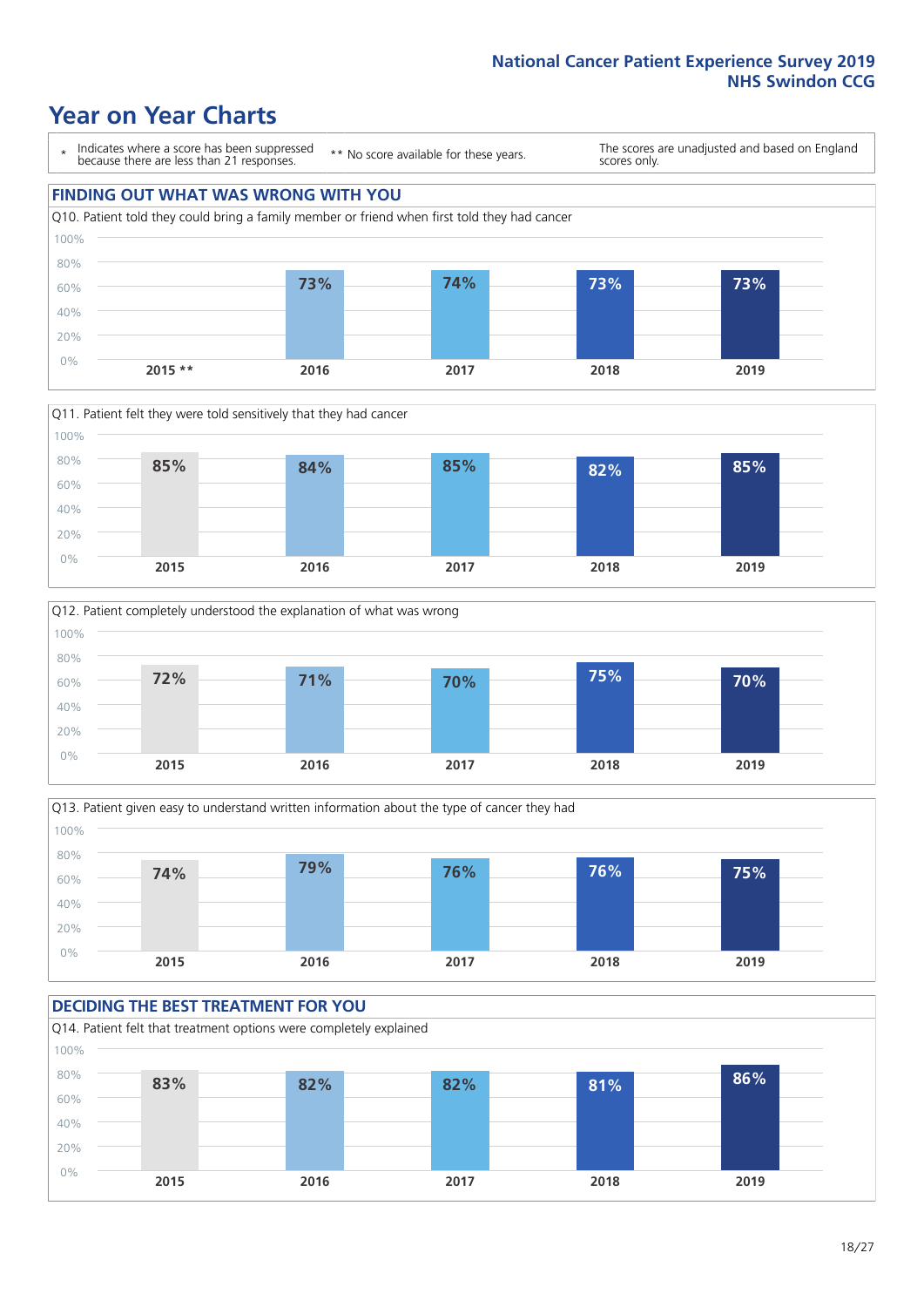### **Year on Year Charts**







Q18. Patient definitely involved as much as they wanted in decisions about care and treatment  $0%$ 20% 40% 60% 80% 100% **2015 \*\* 2016 \*\* 2017 \*\* 2018 \*\* 2019 81%**

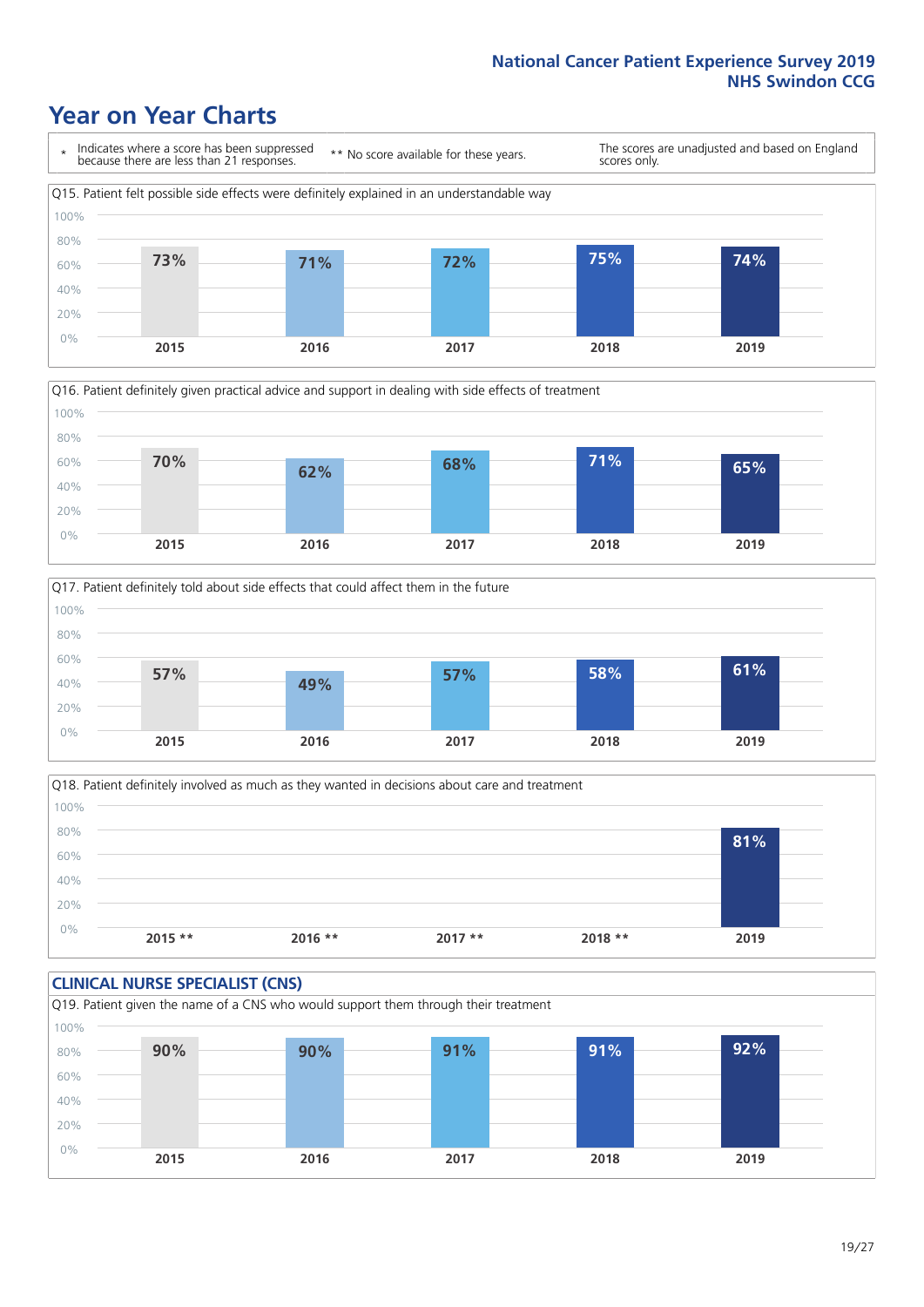### **Year on Year Charts**









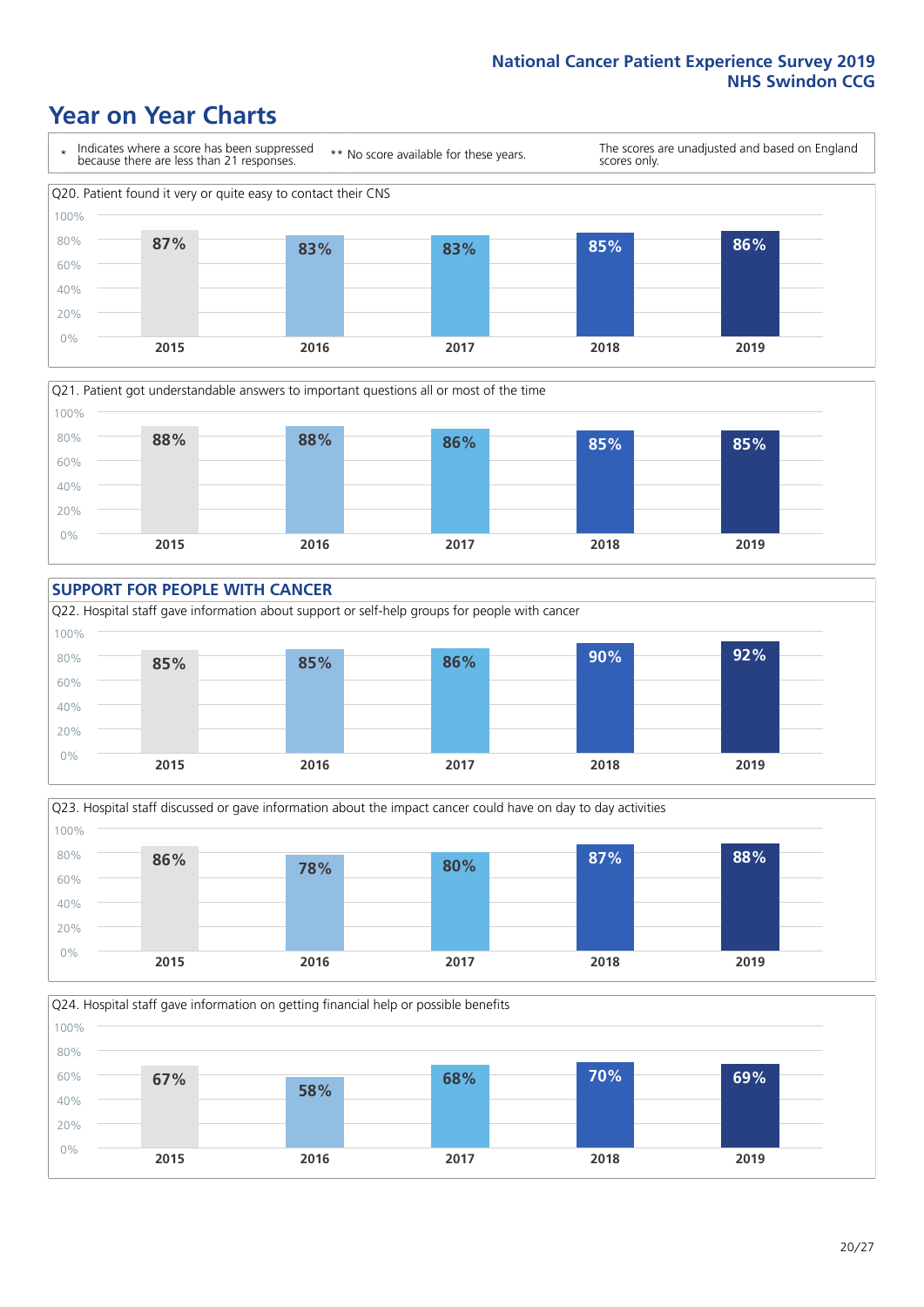### **Year on Year Charts**



#### **OPERATIONS**





#### **HOSPITAL CARE AS AN INPATIENT** Q30. Hospital staff didn't talk in front of patient as if patient wasn't there 0% 20% 40% 60% 80% 100% **2015 \*\* 2016 \*\* 2017 \*\* 2018 \*\* 2019 83%**

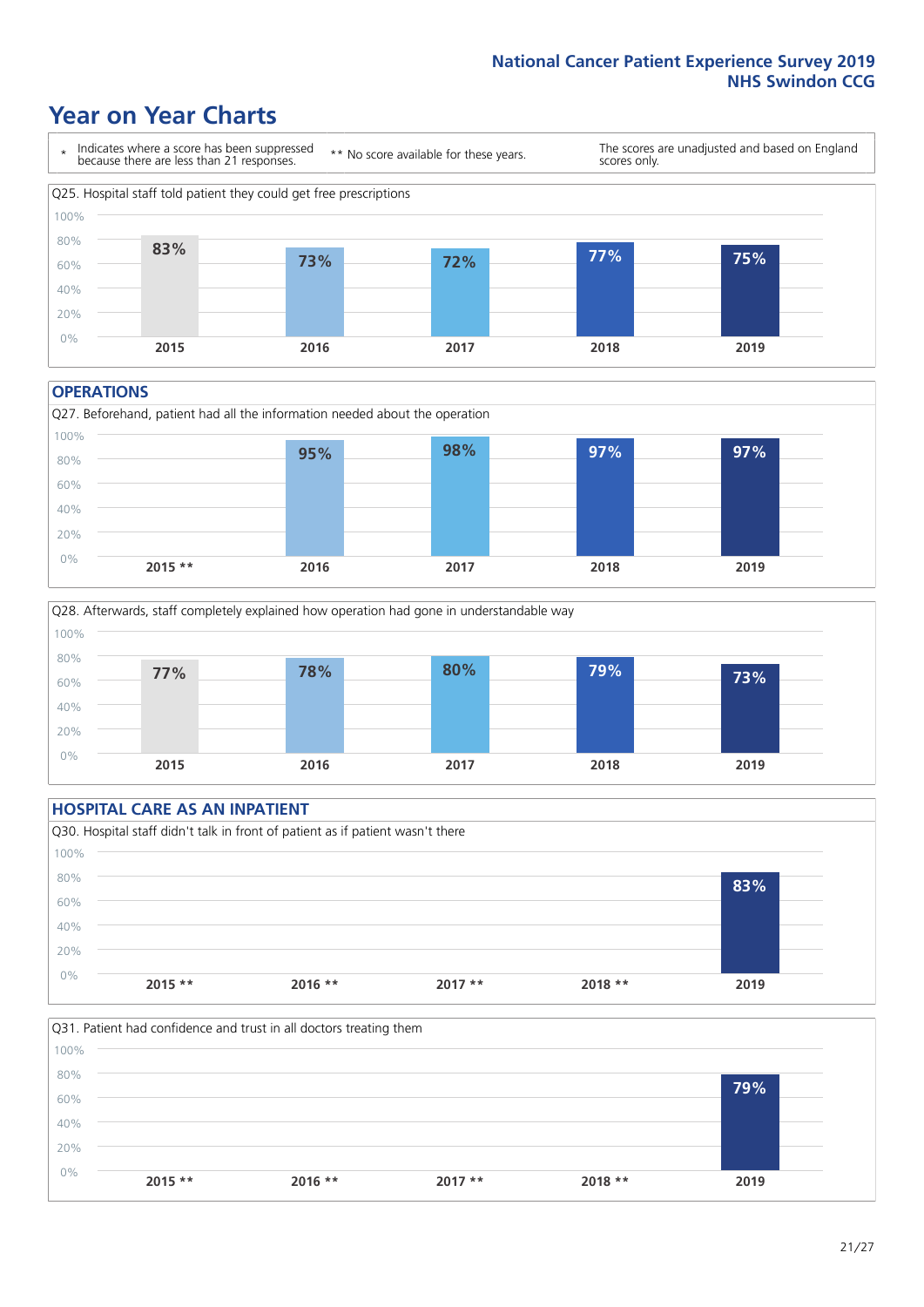### **Year on Year Charts**









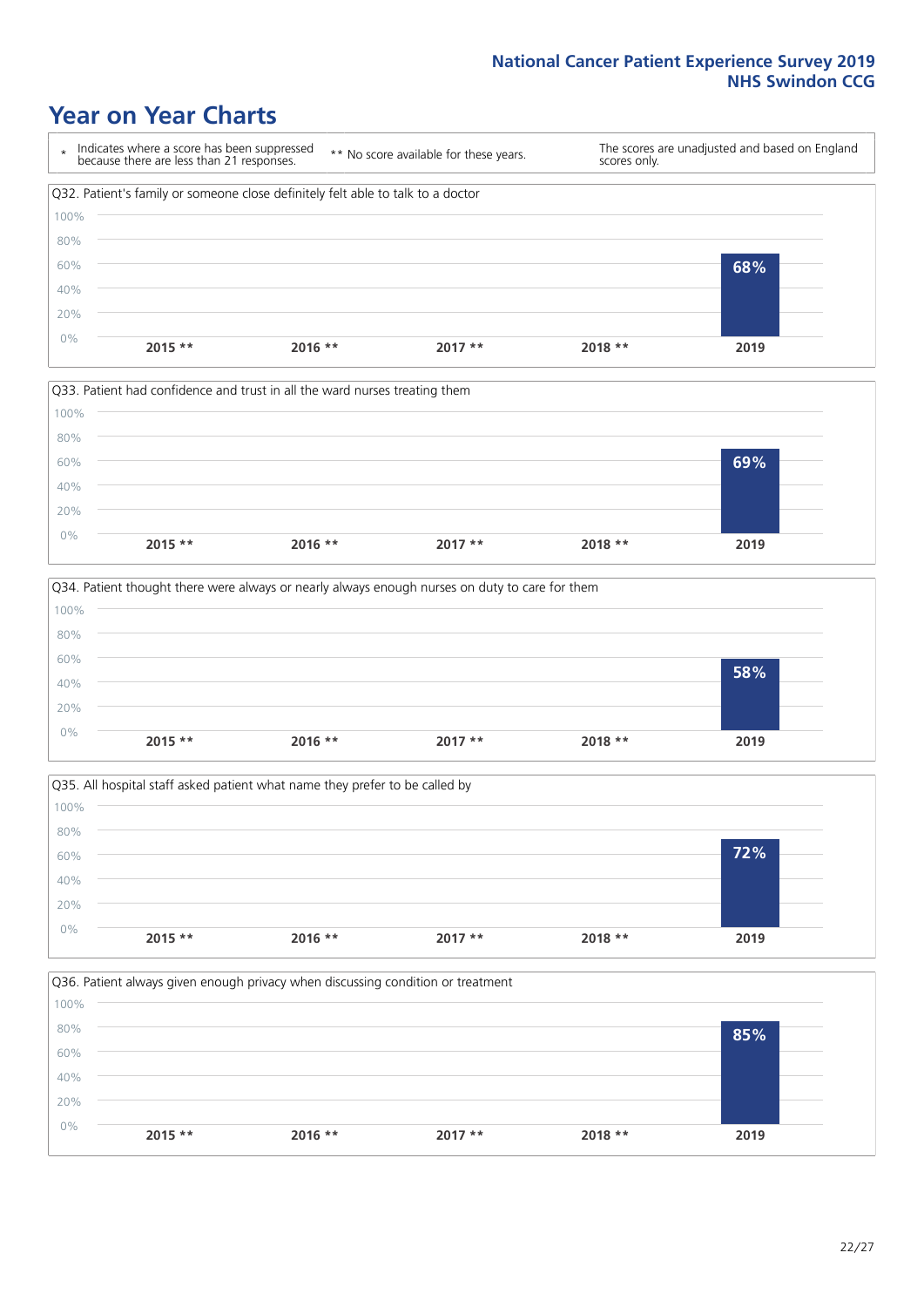### **Year on Year Charts**









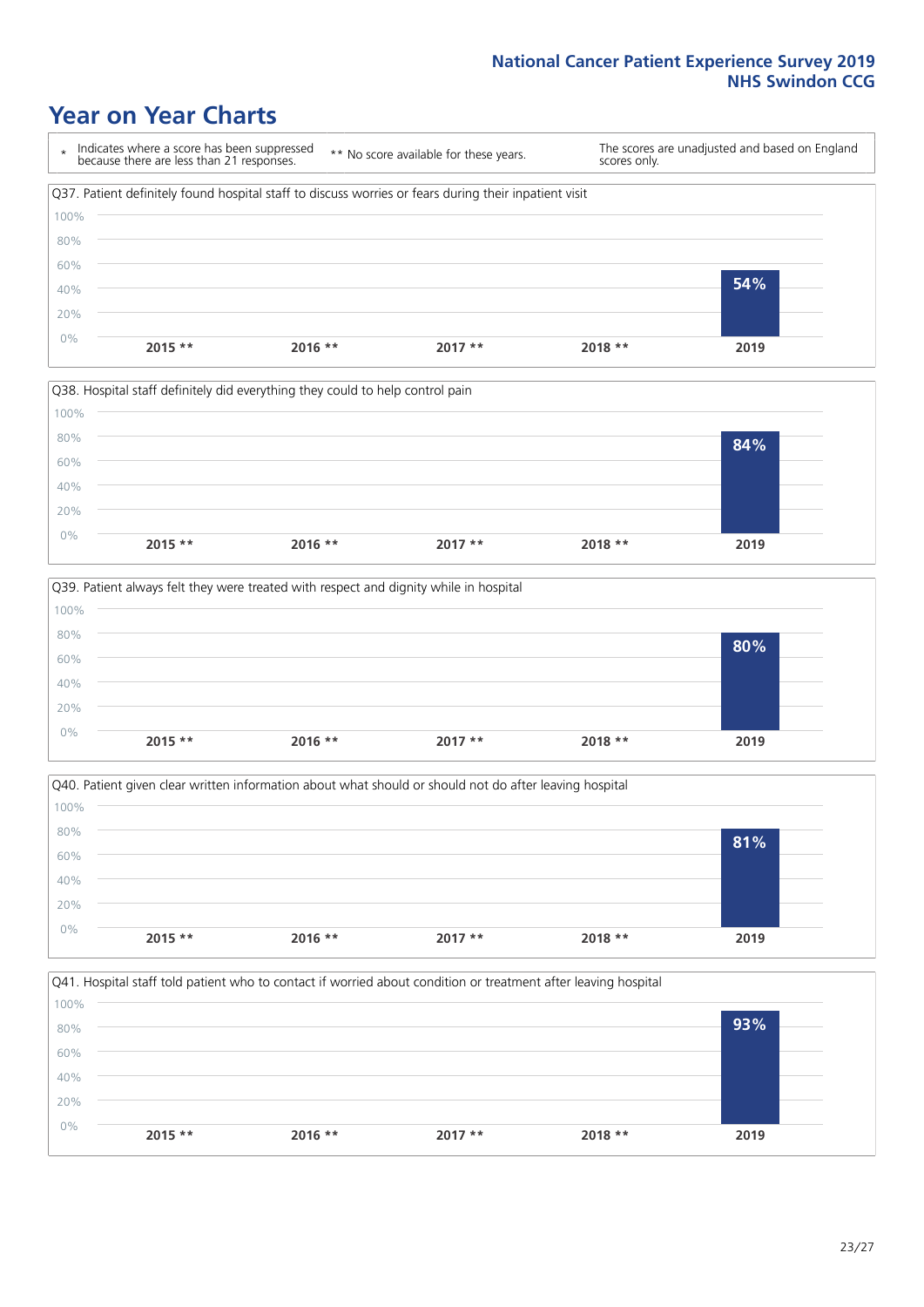### **Year on Year Charts**

\* Indicates where a score has been suppressed because there are less than 21 responses.

\*\* No score available for these years.

The scores are unadjusted and based on England scores only.

#### **HOSPITAL CARE AS A DAY PATIENT / OUTPATIENT**









Q49. Beforehand patient completely had all information needed about chemotherapy treatment

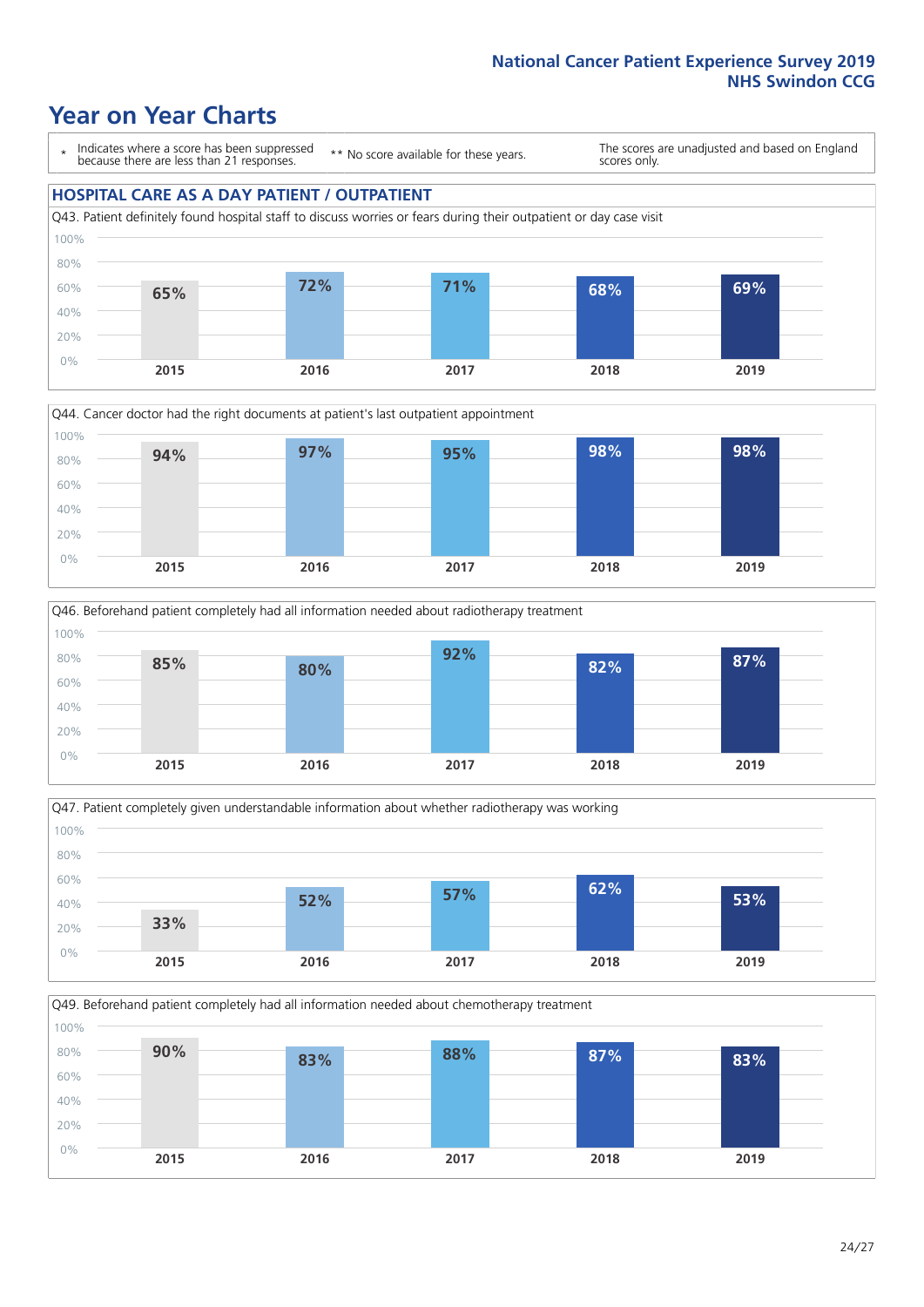### **Year on Year Charts**

\* Indicates where a score has been suppressed because there are less than 21 responses. \*\* No score available for these years. The scores are unadjusted and based on England scores only. Q50. Patient given enough information about whether chemotherapy was working in a completely understandable way 0% 20% 40% 60% 80% 100% **2015 2016 2017 2018 2019 65% 60% 64% 69% 64%**

#### **HOME CARE AND SUPPORT**







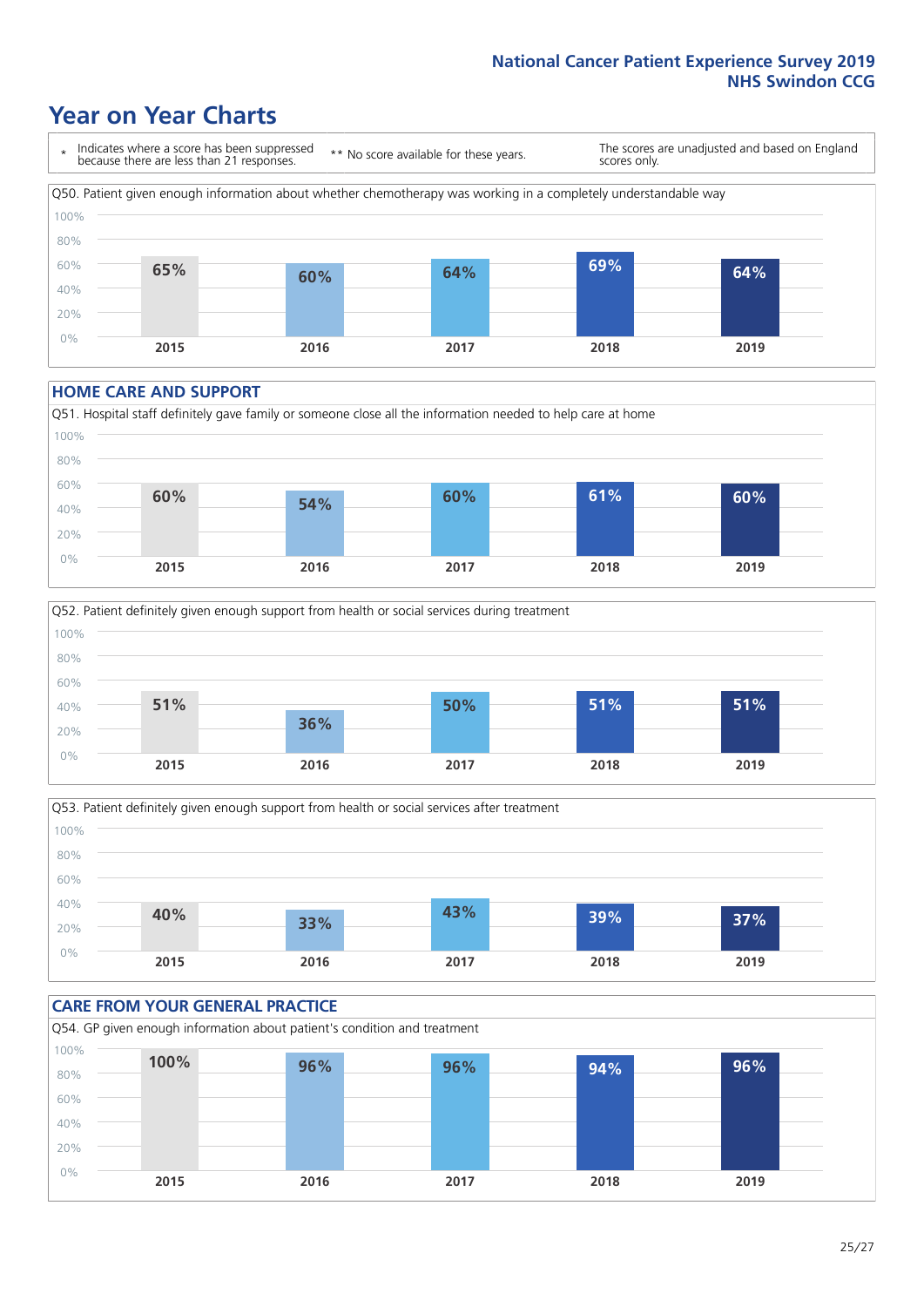### **Year on Year Charts**

\* Indicates where a score has been suppressed because there are less than 21 responses.

\*\* No score available for these years.

The scores are unadjusted and based on England scores only.



#### **YOUR OVERALL NHS CARE**







Q59. Patient felt length of time for attending clinics and appointments for cancer was about right